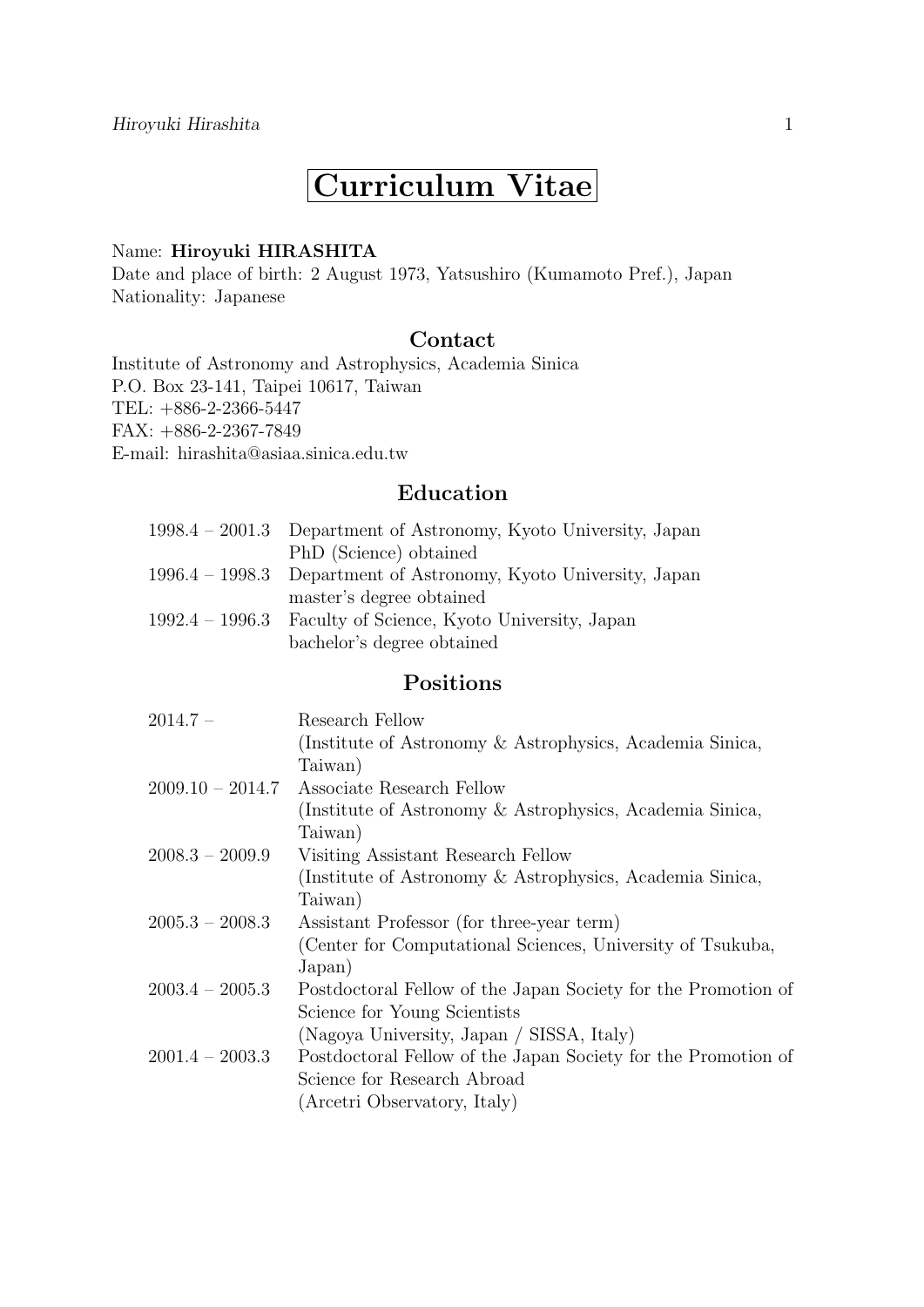## **Grants**

- 2016 2019 Ministry of Science and Technology Grant, Taiwan (105-2112-M-001-027-MY3) (3,897,000 TWD *≃* 130,000 USD) 2013 – 2016 National Science Council Grant, Taiwan (102-2119-M-001-006-MY3) (1,869,000 TWD *≃* 60,000 USD)
- 2011 2013 National Science Council Grant, Taiwan (99-2112-M-001-006-MY3) (1,085,000 TWD *≃* 35,000 USD)
- 2006 2007 Grant-in-Aid for Scientific Research of the Ministry of Education, Culture, Sports, Science and Technology, Japan (No. 18740097) (1,900,000 Yen *≃* 24,000 USD)
- 2006 2007 Grant-in-Aid for Scientific Research of the Ministry of Education, Culture, Sports, Science and Technology, Japan (No. 18026002) (2,400,000 Yen *≃* 30,000 USD)

## **Honors**

| $2003.4 - 2005.3$ Postdoctoral Fellow of the Japan Society for the Promotion of |
|---------------------------------------------------------------------------------|
| Science for Young Scientists                                                    |
| $2001.4 - 2003.3$ Postdoctoral Fellow of the Japan Society for the Promotion of |
| Science for Research Abroad                                                     |
| $19984 - 2001.3$ Research Fellow of the Japan Society for the Promotion of      |

an Society for the Promotion of Science for Young Scientists

## **External Committees and Service (International)**

- 2018 Guest Editor of the Publications of the Astronomical Society of Japan (Special Issue for AKARI)
- 2018 Scientific Organizing Committee for "Challenges in Panchromatic Modelling with Next Generation Facilities" (IAU Symposium; Osaka, Japan, 2018.11.12–16)
- 2017 PhD Thesis Referee for Mattia Mancini (Universit`a di Roma La Sapienza, Italy)
- 2014 Master Thesis Referee for Paola Paruta (Politecnico di Milano, Italy)
- 2013 Local Organizing Committee for "The Life Cycle of Dust in the Universe: Observations, Theory, and Laboratory Experiments" (Taipei, Taiwan, 2013.11.18–22)
- 2013 Scientific Organizing Committee for "SKA Science Workshop in East Asia" (Nagoya, Japan, 2013.6.5–7)
- 2010 PhD Thesis Evaluation Committee for Christa Gall (Dark Cosmology Centre, Denmark)

## **Invited Talks at Major International Conferences**

1. "Dust Growth in the Interstellar Medium" in Cosmic Dust and Magnetism, Daejeon, Korea (2018.10.31–11.2)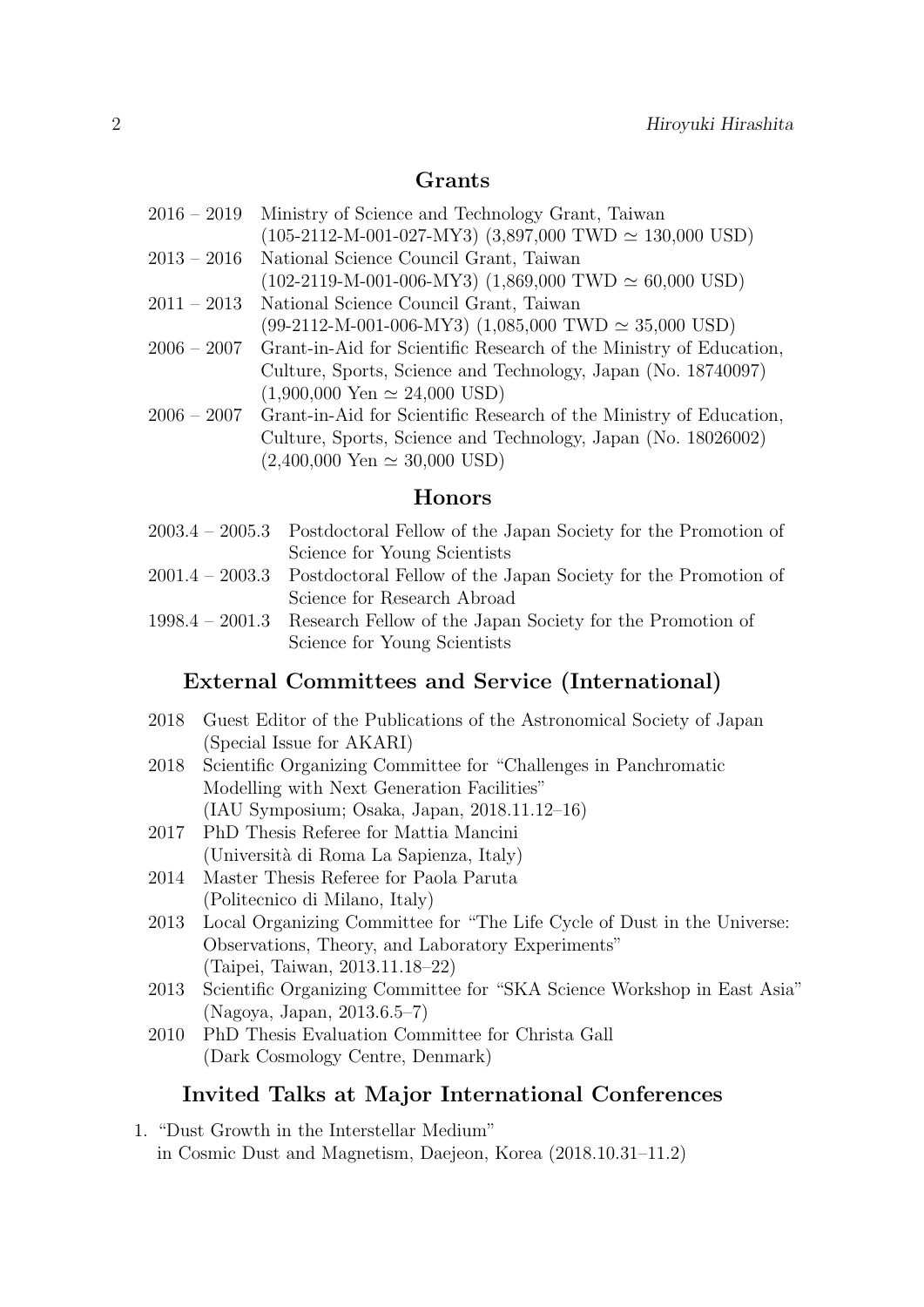- 2. "The Life-cycle of Interstellar Dust" in Dust across the Universe (European Week of Astronomy and Space Science 2017), Prague, Czech (2017.6.26–30)
- 3. "Dust Processing in the Interstellar Medium" in It is a Dusty Universe: the Many Roles of Dust in the Chemistry and Physics in Diverse Environments in Space (the 40th COSPAR Scientific Assembly), Moscow, Russia (2014.8.2–10)
- 4. "Dust Processing in the Interstellar Medium" in the Life Cycle of Dust in the Universe: Observations, Theory and Laboratory Experiments, Taipei, Taiwan (2013.11.18–22)
- 5. "Observational features of interaction between dust and plasma in galaxies" in 12th Workshop on Fine Particle Plasmas, Toki, Japan (2011.11.26–27)
- 6. "Dust processing and turbulence in galaxies" in 10th Workshop on Fine Particle Plasmas, Toki, Japan (2009.11.26–27)
- 7. "Grain shattering and coagulation in the interstellar medium" in Current Problems in Extragalactic Dust, Copenhagen, Denmark (2009.6.29– 7.3)
- 8. "Mass Luminosity Abundance Relation of Dwarf Spheroidals" in the Chemical Evolution of Dwarf Galaxies - Present Status and Perspective Ringberg, Germany (2002.7.28–8.2)

## **Mentoring/Supervising Students**

- 2016–2017 Li-Hsin Chen (undergraduate): 1 paper
- 2015–2017 Wei-Chen Wang (undergraduate): 1 paper
- 2014–2018 Kuan-Chou Hou (PhD): 2 papers
- 2014–2016 Yi Hang Valerie Wong (undergraduate): 1 paper
- 2014–2015 Po-Sheng Ou (undergraduate)
- 2013–2014 Wei-Leong Tee (undergraduate): 1 contribution to a white paper
- 2011–2013 Tzu-Ming Kuo (undergraduate): 3 papers
- 2010–2011 Ai-Lei Sun (undergraduate): 1 paper
- 2007–2009 Tomohiro Ichikawa (master): 1 paper
- 2005–2007 Miho Nagaoka (master)

### **Mentoring Postdocs (as the First Advisor)**

2012–2014 Ji Yeon Seok: 2 papers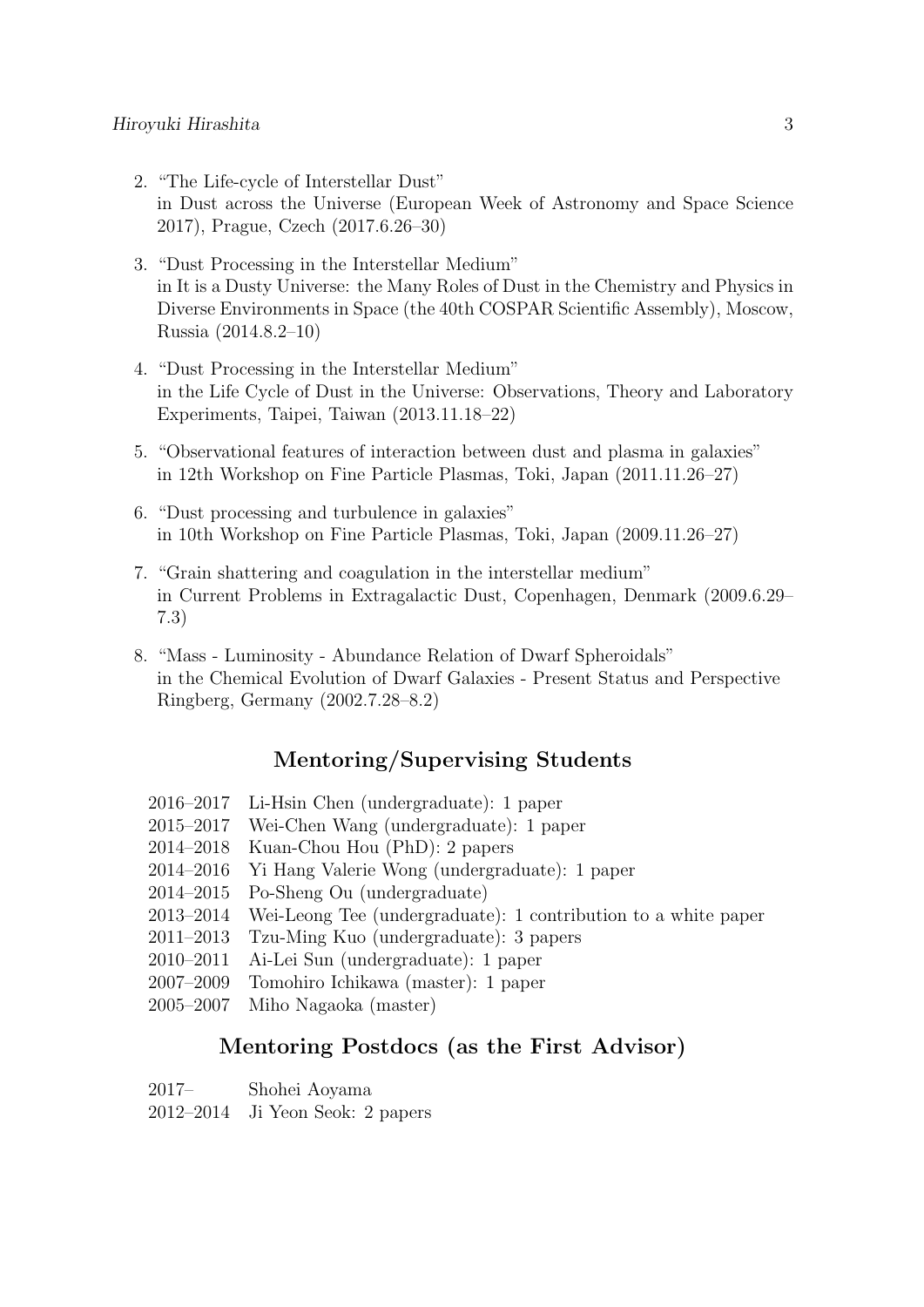# **Institute Management**

- 2018– Theory Group Principal Investigator (Manager)
- 2017– Computing Committee Chair
- 2015–2017 Colloquium Committee Chair
- 2012–2013 Faculty Lunch Meeting Organizer
- 2012–2013 Journal Club Organizer
- 2011–2014 Computing Committee Chair
- 2009–2010 Lunch Talk Organizer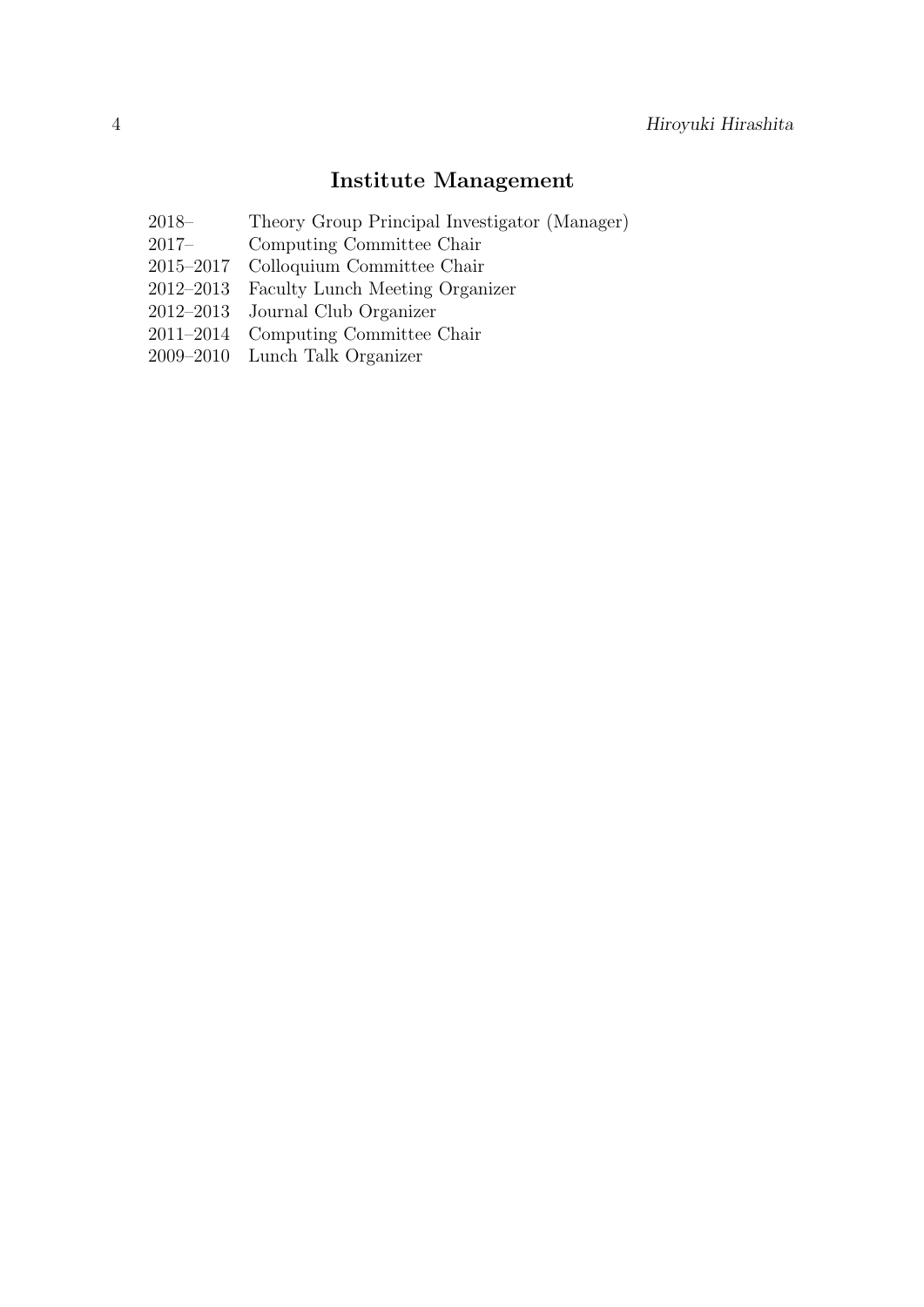# **List of Publications**

#### **Refereed Journals**

98 refereed journal papers with 1912 citations (H-index  $= 25$ ) 51 first-author refereed journal papers with 1060 citations (H-index  $= 19$ )

- 1. Shohei Aoyama, Kuan-Chou Hou, Hiroyuki Hirashita, Kentaro Nagamine, Ikkoh Shimizu "Cosmological simulation with dust formation and destruction" *Monthly Notices of the Royal Astronomical Society*, in press (2018)
- 2. Hiroyuki Hirashita, Chih-Yu Lin "Dust abundance and grain size in galaxy halos" *Planetary and Space Science*, in press (2018)
- 3. Li-Hsin Chen, Hiroyuki Hirashita, Kuan-Chou Hou, Shohei Aoyama, Ikkoh Shimizu, Kentaro Nagamine "Populating  $H_2$  and CO in galaxy simulation with dust evolution" *Monthly Notices of the Royal Astronomical Society*, **474**, 1545–1563 (2018)
- 4. Hiroyuki Hirashita, Takaya Nozawa "Dust evolution with active galactic nucleus feedback in elliptical galaxies" *Planetary and Space Science*, **149**, 45–55 (2017)
- 5. Hiroyuki Hirashita, Denis Burgarella, Rychard J. Bouwens "Dust masses of *z >* 5 galaxies from SED fitting and ALMA upper limits" *Monthly Notices of the Royal Astronomical Society*, **472**, 4587–4597 (2017)
- 6. Andrea Ferrara, Hiroyuki Hirashita, Seiji Fujimoto, Masami Ouchi "The infrared-dark dust content of high redshift galaxies" *Monthly Notices of the Royal Astronomical Society*, **471**, 5018–5024 (2017)
- 7. Kuan-Chou Hou, Hiroyuki Hirashita, Kentaro Nagamine, Shohei Aoyama, Ikkoh Shimizu "Evolution of dust extinction curves in galaxy simulation" *Monthly Notices of the Royal Astronomical Society*, **469**, 870–885 (2017)
- 8. Hiroyuki Hirashita, Nanase Harada "Effects of dust evolution on the abundances of CO and H2" *Monthly Notices of the Royal Astronomical Society*, **467**, 699–714 (2017)
- 9. Nanase Harada, Yasuhiro Hasegawa, Yuri Aikawa, Hiroyuki Hirashita, Haoyu Baobab Liu, Naomi Hirano "Effects of Grain Growth on Molecular Abundances in Young Stellar Objects" *The Astrophysical Journal*, **837**, 78 (2017)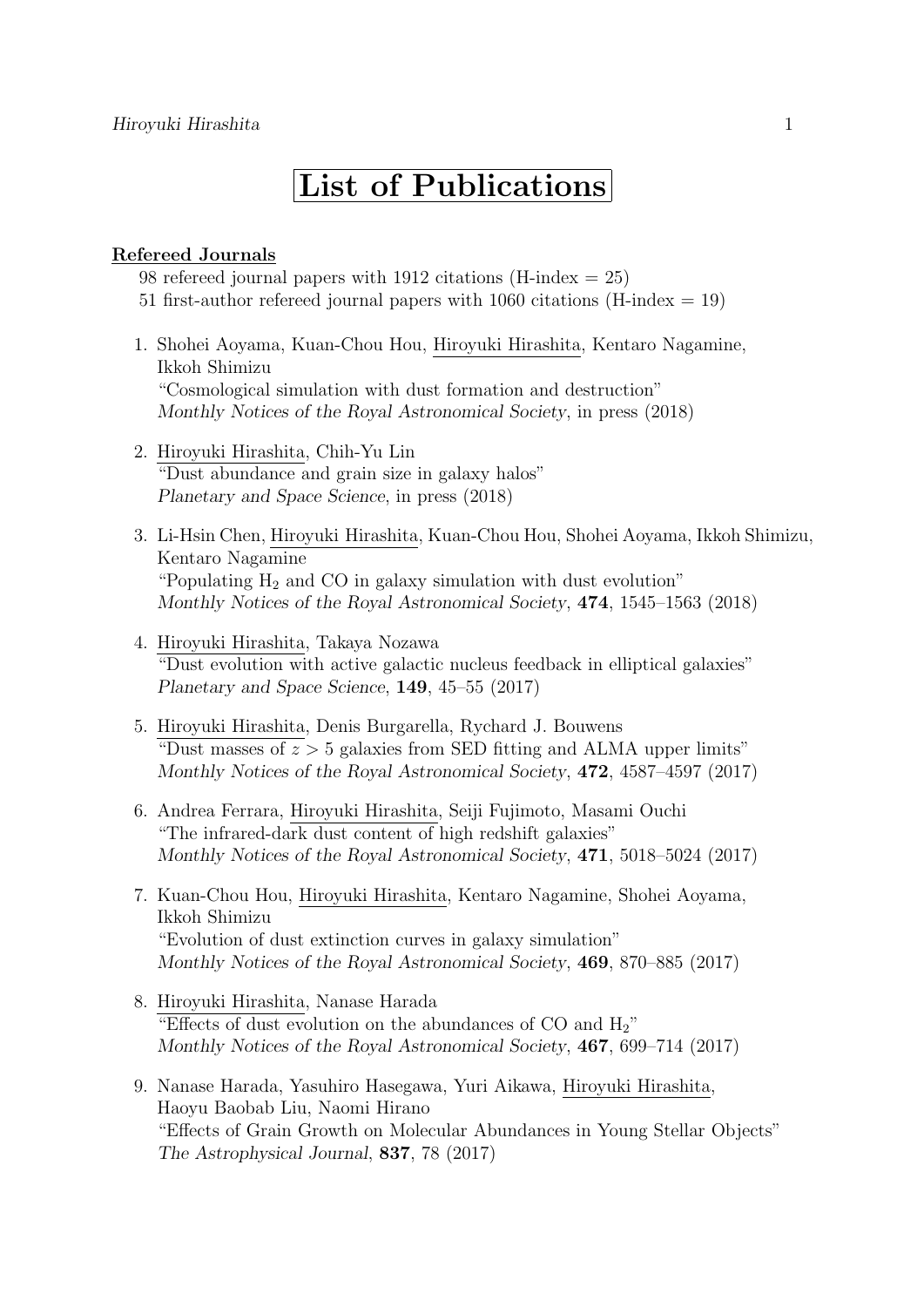- 10. Shohei Aoyama, Kuan-Chou Hou, Ikkoh Shimizu, Hiroyuki Hirashita, Keita Todoroki, Jun-Hwan Choi, Kentaro Nagamine "Galaxy Simulation with Dust Formation and Destruction" *Monthly Notices of the Royal Astronomical Society*, **466**, 105–121 (2017)
- 11. Wen-Chen Wang, Hiroyuki Hirashita, Kuan-Chou Hou "Dust evolution processes in normal galaxies at *z >* 6 detected by ALMA" *Monthly Notices of the Royal Astronomical Society*, **465**, 3475–3482 (2017)
- 12. Kuan-Chou Hou, Hiroyuki Hirashita, Michał Michałowski "Dust evolution processes constrained by extinction curves in nearby galaxies" *Publications of the Astronomical Society of Japan*, **68**, 94 (2016)
- 13. Yi Hang Valerie Wong, Hiroyuki Hirashita, Zhi-Yun Li "Millimeter-sized grains in the protostellar envelopes: where do they come from?" *Publications of the Astronomical Society of Japan*, **68**, 67 (2016)
- 14. Hiroyuki Hirashita, Takaya Nozawa, Ryosuke S. Asano, Typhoon Lee "Revisiting the lifetime estimate of large presolar grains in the interstellar medium" *Planetary and Space Science*, **133**, 17–22 (2016)
- 15. Hiroyuki Hirashita, Patrick M. Koch, Satoki Matsushita, *et al.* "First-generation science cases for ground-based terahertz telescopes" *Publications of the Astronomical Society of Japan*, **68**, R141 (2016)
- 16. Hiroyuki Hirashita, Takaya Nozawa, Alexa Villaume, Sundar Srinivasan "Dust processing in elliptical galaxies" *Monthly Notices of the Royal Astronomical Society*, **454**, 1620–1633 (2015)
- 17. Kenji Bekki, Hiroyuki Hirashita, Takuji Tsujimoto "The origin of dust extinction curves with or without the 2175  $\AA$  bump in galaxies: The case of the Magellanic Clouds" *The Astrophysical Journal*, **810**, 39 (2015)
- 18. Ji Yeon Seok, Bon-Chul Koo, Hiroyuki Hirashita "Dust Cooling in Supernova Remnants in the Large Magellanic Cloud" *The Astrophysical Journal*, **807**, 100 (2015)
- 19. Yuji Urata, Kuiyun Huang, Keiichi Asada, Hiroyuki Hirashita, Makoto Inoue, Paul T. P. Ho "A new era of sub-millimeter GRB afterglow follow-ups with the Greenland Telescope" *Advances in Astronomy*, 165030 (2015)
- 20. Hiroyuki Hirashita "Two-size approximation: a simple way of treating the evolution of grain size distribution in galaxies" *Monthly Notices of the Royal Astronomical Society*, **447**, 2937–2950 (2015)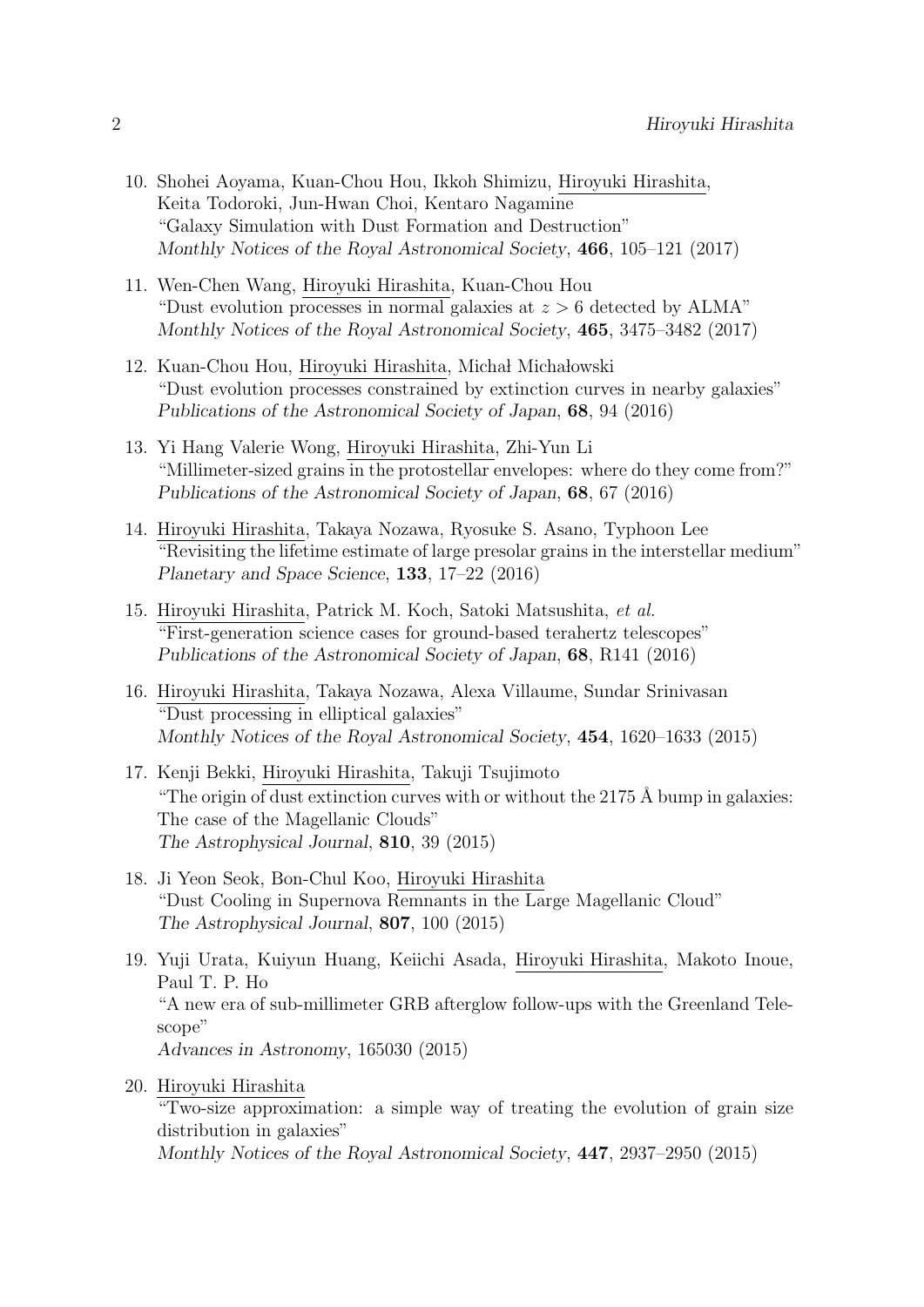- 21. Takaya Nozawa, Ryosuke S. Asano, Hiroyuki Hirashita, Tsutomu T. Takeuchi "Evolution of grain size distribution in high-redshift dusty quasars: integrating large amounts of dust and unusual extinction curves" *Monthly Notices of the Royal Astronomical Society*, **447**, L16–L20 (2015)
- 22. N. Naslim, ..., Hiroyuki Hirashita, *et al.* "Molecular hydrogen emission in the interstellar medium of the Large Magellanic Cloud" *Monthly Notices of the Royal Astronomical Society*, **446**, 2490–2504 (2015)
- 23. Nikolai V. Voshchinnikov, Hiroyuki Hirashita "Effects of grain growth on the interstellar polarization curve" *Monthly Notices of the Royal Astronomical Society*, **445**, 301–308 (2014)
- 24. Hiroyuki Hirashita, Andrea Ferrara, Pratika Dayal, Masami Ouchi "Constraining dust formation in high-redshift young galaxies" *Monthly Notices of the Royal Astronomical Society*, **443**, 1704–1712 (2014)
- 25. Makoto Inoue, ..., Hiroyuki Hirashita, et al. "Greenland telescope project: Direct confirmation of black hole with sub-millimeter VLBI" *Radio Science*, **49**, 564–571 (2014)
- 26. Raffaella Schneider, Rosa Valiante, Paolo Ventura, Flavia dell'Agli, Marcella Di Criscienzo, Hiroyuki Hirashita, Francisca Kemper "The dust production rate of AGB stars in the Magellanic Clouds" *Monthly Notices of the Royal Astronomical Society*, **422**, 1440–1450 (2014)
- 27. Hiroyuki Hirashita, Ryosuke S. Asano, Takaya Nozawa, Zhi-Yun Li, Ming-Chang Liu "Dense molecular cloud cores as a source of micrometer-sized grains in galaxies" *Planetary and Space Science*, **100**, 40–45 (2014)
- 28. Yasuhiro Hasegawa, Hiroyuki Hirashita "Planet Traps and First Planets: The Critical Metallicity for Gas Giant Formation" *The Astrophysical Journal*, **788**, 62 (2014)
- 29. Ryosuke S. Asano, Tsutomu T. Takeuchi, Hiroyuki Hirashita, Takaya Nozawa "Evolution of extinction curves in galaxies" *Monthly Notices of the Royal Astronomical Society*, **440**, 134–142 (2014)
- 30. Ji Yeon Seok, Hiroyuki Hirashita, Ryosuke S. Asano "Formation History of Polycyclic Aromatic Hydrocarbons in Galaxies" *Monthly Notices of the Royal Astronomical Society*, **439**, 2186–2196 (2014)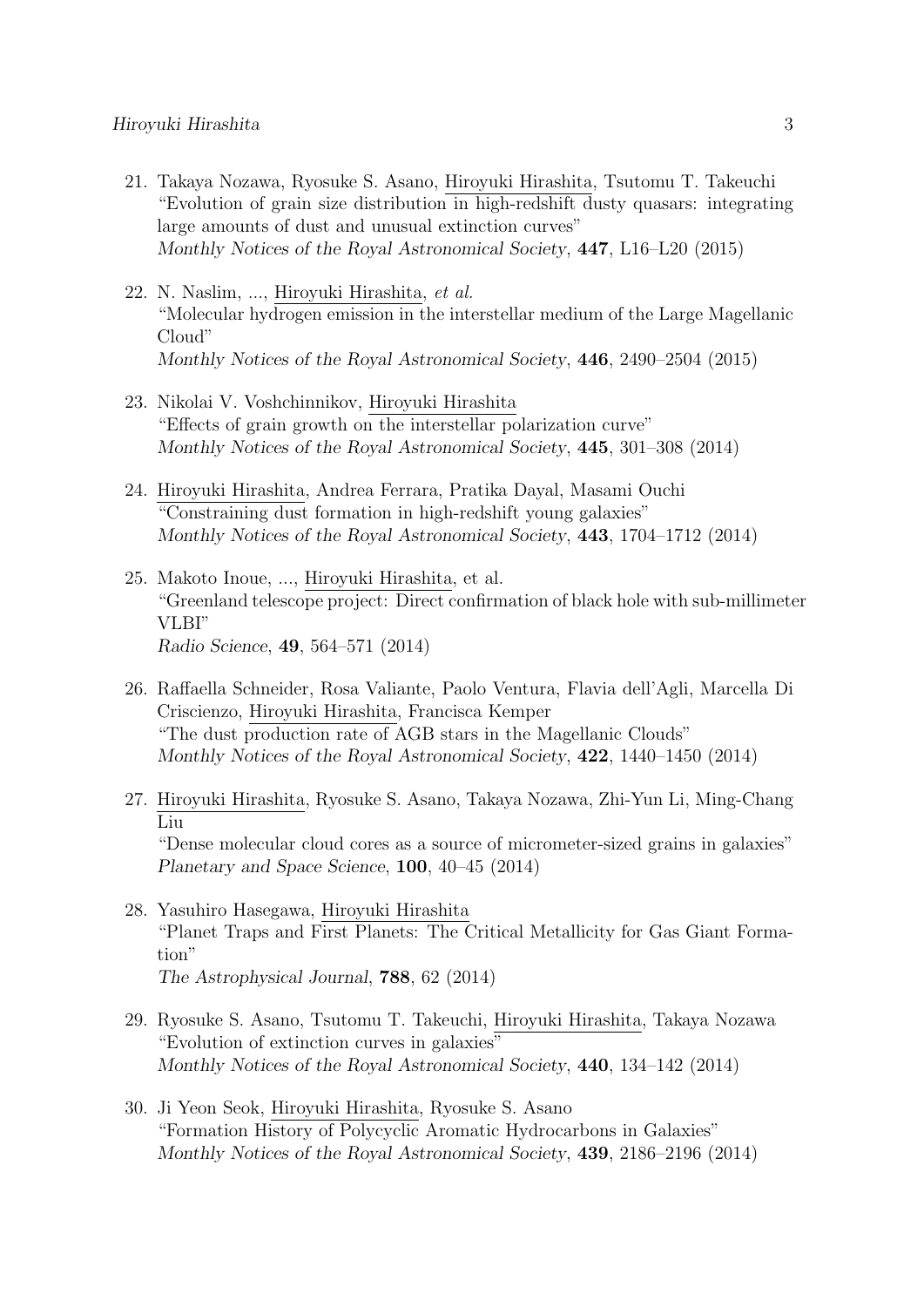- 31. Hiroyuki Hirashita, Nikolai Voshchinnikov "Effects of grain growth mechanisms on the extinction curve and the metal depletion in the interstellar medium" *Monthly Notices of the Royal Astronomical Society*, **437**, 1636–1645 (2014)
- 32. Yutaka Fujita, Nobuhiro Okabe, Kosuke Sato, Takayuki Tamura, Satoki Matsushita, Hiroyuki Hirashita, *et al.* "Discovery of an Outstanding Disk in the cD Galaxy of the Hydra A Cluster" *Publications of the Astronomical Society of Japan*, **65**, L15 (2013)
- 33. Tzu-Ming Kuo, Hiroyuki Hirashita, Tayyaba Zafar "Evolution of dust content in galaxies probed by gamma-ray burst afterglows" *Monthly Notices of the Royal Astronomical Society*, **436**, 1238–1244 (2013)
- 34. Hiroyuki Hirashita, Zhi-Yun Li "Condition for the formation of micron-sized dust grains in dense molecular cloud cores" *Monthly Notices of the Royal Astronomical Society*, **434**, L70–L74 (2013)
- 35. Ryosuke S. Asano, Tsutomu T. Takeuchi, Hiroyuki Hirashita, Takaya Nozawa "What determines the grain size distribution in galaxies?" *Monthly Notices of the Royal Astronomical Society*, **432**, 637–652 (2013)
- 36. Hiroyuki Hirashita, Hiroshi Kobayashi "Evolution of dust grain size distribution by shattering in the interstellar medium: robustness and uncertainty" *Earth, Planets, and Space*, **65**, 1083–1094 (2013)

#### 37. Hiroyuki Hirashita

"Properties of free-free, dust, and CO emissions in the starbursts of blue compact dwarf galaxies" *Monthly Notices of the Royal Astronomical Society*, **429**, 3390–3401 (2013)

- 38. Ryosuke S. Asano, Tsutomu T. Takeuchi, Hiroyuki Hirashita, Akio K. Inoue "Dust formation history of galaxies: a critical role of metallicity for the dust mass growth by accreting materials in the interstellar medium" *Earth, Planets, and Space*, **65**, 213–222 (2013)
- 39. Hiroyuki Hirashita, Takaya Nozawa "Synthesized grain size distribution in the interstellar medium" *Earth, Planets, and Space*, **65**, 183–192 (2013)
- 40. Tzu-Ming Kuo, Hiroyuki Hirashita "Impact of grain size distributions on the dust enrichment in high-redshift quasars" *Monthly Notices of the Royal Astronomical Society*, **424**, L34–L38 (2012)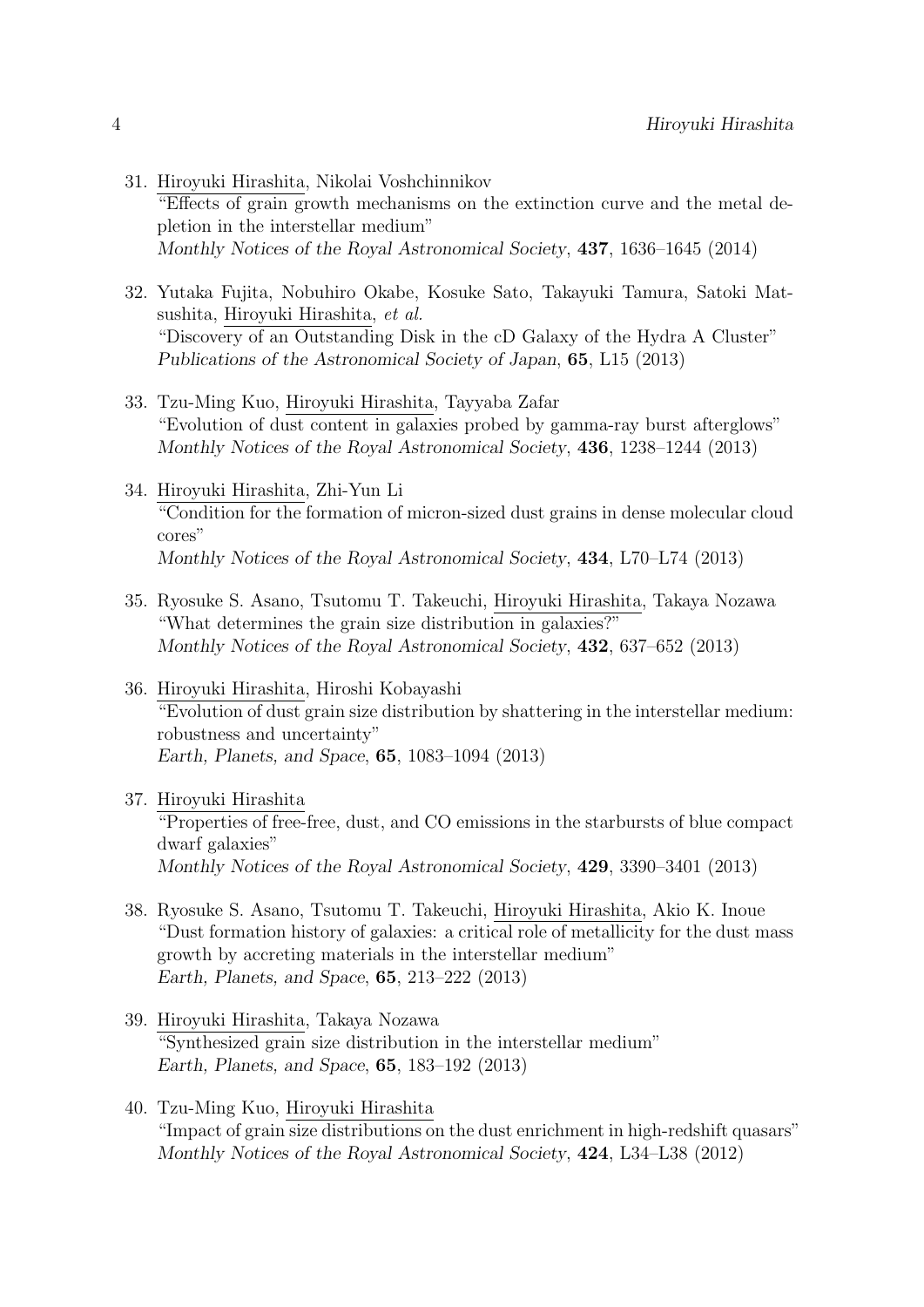41. Hiroyuki Hirashita

"Dust growth in the interstellar medium: how do accretion and coagulation interplay?"

*Monthly Notices of the Royal Astronomical Society*, **422**, 1263–1271 (2012)

42. Hiroyuki Hirashita

"Central free-free dominated 880-*µ*m emission in II Zw 40" *Monthly Notices of the Royal Astronomical Society*, **418**, 828–837 (2011)

- 43. Minsung Jang, Myungshin Im, Induk Lee, Yuji Urata, Kuiyun Huang, Hiroyuki Hirashita, Xiaohui Fan, Linhua Jiang "Dust Properties in the Afterglow of GRB 071025 at *z ∼* 5" *The Astrophysical Journal*, **741**, L20 (2011)
- 44. Hiroyuki Hirashita, Tzu-Ming Kuo "Effects of grain size distribution on the interstellar dust mass growth" *Monthly Notices of the Royal Astronomical Society*, **416**, 1340–1353 (2011)
- 45. Daisuke Yamasawa, Asao Habe, Takashi Kozasa, Takaya Nozawa, Hiroyuki Hirashita, Hideyuki Umeda, Ken'ichi Nomoto "The Role of Dust in the Early Universe I : Protogalaxy Evolution" *The Astrophysical Journal*, **735**, 44 (2011)
- 46. Kimiaki Kawara, Hiroyuki Hirashita, et al. "Supernova dust for the extinction law in a young infrared galaxy at  $z \sim 1$ " *Monthly Notices of the Royal Astronomical Society*, **412**, 1070–1080 (2011)
- 47. Ai-Lei Sun, Hiroyuki Hirashita "Importance of far-infrared mapping in a spiral galaxy: AKARI observation of M81" *Monthly Notices of the Royal Astronomical Society*, **411**, 1707–1715 (2011)
- 48. Tamon Suwa, Hiroyuki Hirashita, Yoichi Tamura "A simple approach to the high-redshift sub-millimeter galaxies" *Astrophysics and Space Science*, **330**, 219–226 (2010)
- 49. Hiroyuki Hirashita "Shattering by turbulence as a production source of very small grains" *Monthly Notices of the Royal Astronomical Society*, **407**, L49–L53 (2010)
- 50. Hiroyuki Hirashita, Takaya Nozawa, Huirong Yan, Takashi Kozasa "Effects of grain shattering by turbulence on extinction curves in starburst galaxies" *Monthly Notices of the Royal Astronomical Society*, **404**, 1437–1448 (2010)
- 51. Pratika Dayal, Hiroyuki Hirashita, Andrea Ferrara "Detecting Lyman alpha emitters in the submillimetre" *Monthly Notices of the Royal Astronomical Society*, **403**, 620–624 (2010)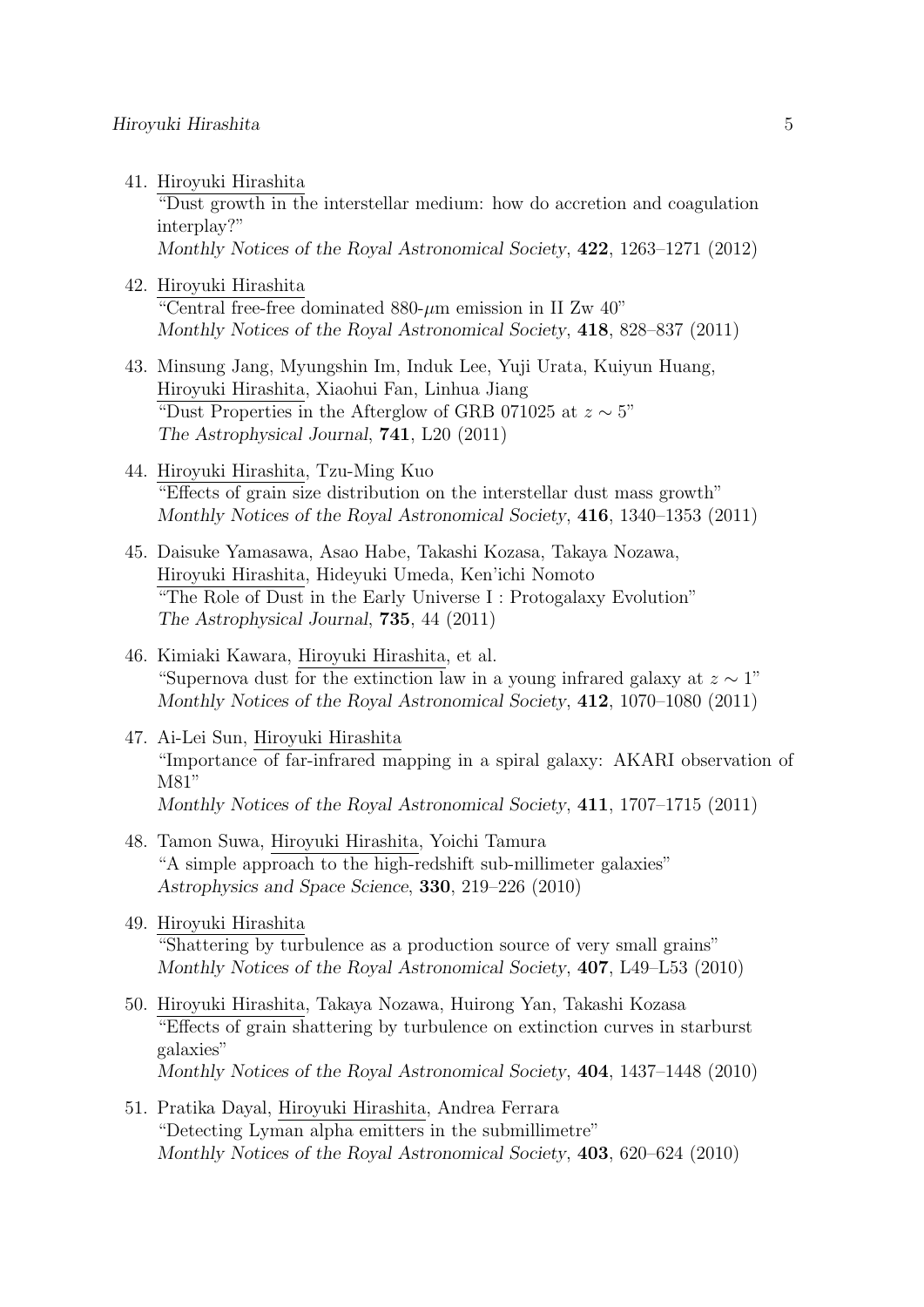- 52. Leslie K. Hunt, Hiroyuki Hirashita "The size-density relation of extragalactic H ii regions" *Astronomy & Astrophysics*, **507**, 1327–1343 (2009)
- 53. Hiroyuki Hirashita, Kazuyuki Omukai "Dust coagulation in star formation with different metallicities" *Monthly Notices of the Royal Astronomical Society*, **399**, 1795–1801 (2009)
- 54. Hiroyuki Hirashita, Tomohiro T. Ichikawa "Effects of dust abundance on the far-infrared colours of blue compact dwarf galaxies" *Monthly Notices of the Royal Astronomical Society*, **396**, 500–510 (2009)
- 55. Hiroyuki Hirashita, Huirong Yan "Shattering and coagulation of dust grains in interstellar turbulence" *Monthly Notices of the Royal Astronomical Society*, **391**, 1061–1074 (2009)
- 56. Hiroyuki Hirashita, Hidehiro Kaneda, Takashi Onaka, Toyoaki Suzuki "Far-Infrared Properties of Blue Compact Dwarf Galaxies Observed with AKARI/Far-Infrared Surveyor (FIS)" *Publications of the Astronomical Society of Japan*, **60**, S477–S488 (2008)
- 57. Hiroyuki Hirashita, Takaya Nozawa, Tsutomu T. Takeuchi, Takashi Kozasa "Extinction curves flattened by reverse shocks in supernovae" *Monthly Notices of the Royal Astronomical Society* , **384**, 1725–1732 (2008)
- 58. Atsunori Yonehara, Hiroyuki Hirashita, Philipp Richter "Origin of chromatic features in multiple quasars: Variability, dust, or microlensing" *Astronomy & Astrophysics*, **478**, 95–109 (2008)
- 59. Hiroyuki Hirashita, Yasunori Hibi, Hiroshi Shibai "Far-infrared dust properties in the Galaxy and the Magellanic Clouds" *Monthly Notices of the Royal Astronomical Society* , **379**, 974–984 (2007)
- 60. Hiroyuki Hirashita, Leslie K. Hunt "The evolution of the radio continuum of young starbursts: The importance of synchrotron radiation" *Astronomy & Astrophysics*, **460**, 67–81 (2006)
- 61. Yasunori Hibi, Hiroshi Shibai, Mitsunobu Kawada, Takafumi Ootsubo, Hiroyuki Hirashita "Common Correlations between 60, 100 and 140 *µ*m Intensities in the Galactic Plane and Magellanic Clouds" *Publications of the Astronomical Society of Japan*, **58**, 509–519 (2006)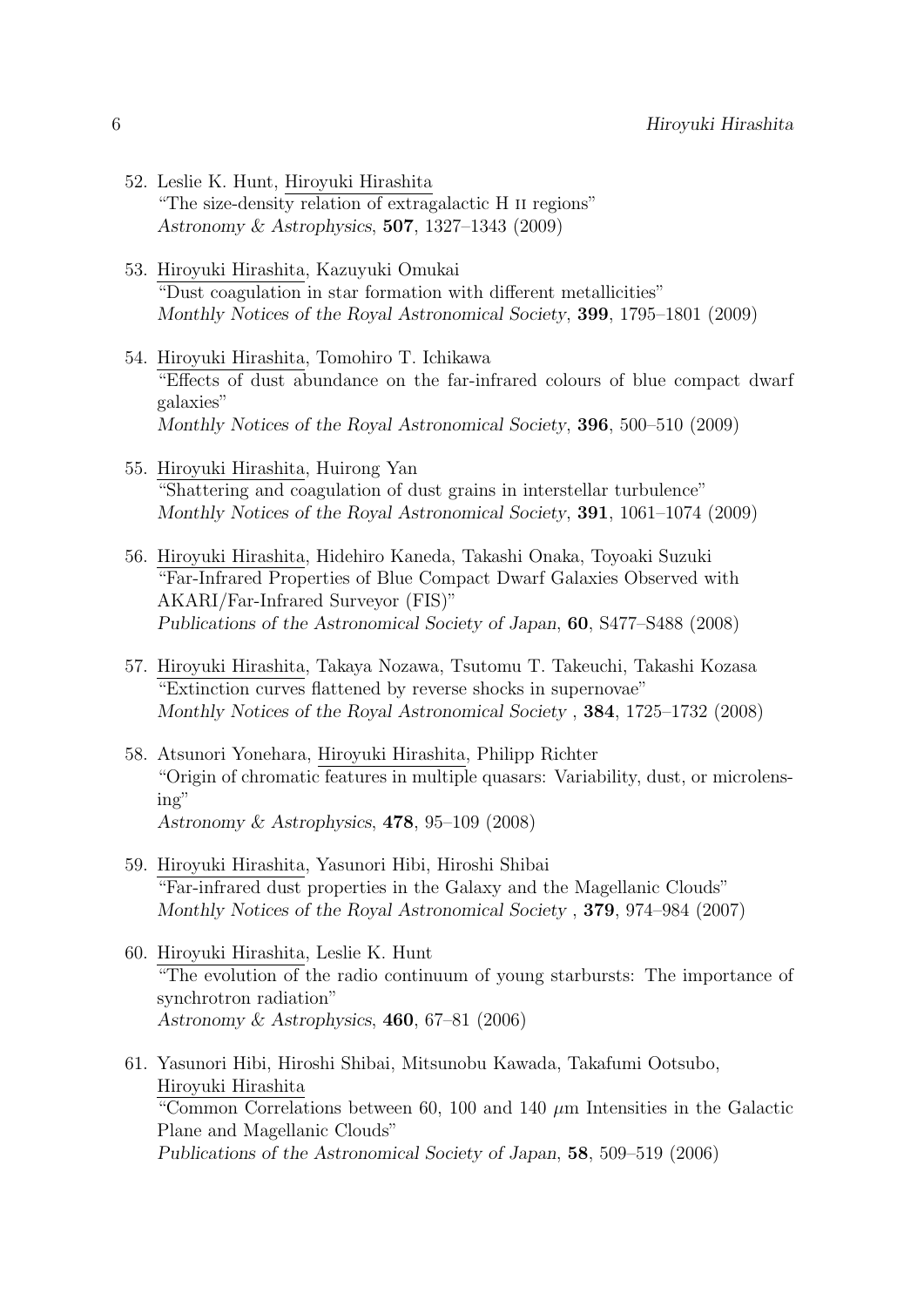- 62. Hiroyuki Hirashita, Hiroshi Shibai, Tsutomu T. Takeuchi "Search for high column density systems with gamma ray bursts" *Astronomy & Astrophysics*, **452**, 481–485 (2006)
- 63. Ilian T. Iliev, Hiroyuki Hirashita, Andrea Ferrara "Fate of clumps in damped Ly*α* systems" *Monthly Notices of the Royal Astronomical Society*, **368**, 1885–1892 (2006)
- 64. Tsutomu T. Takeuchi, Takako T. Ishii, Takaya Nozawa, Takashi Kozasa, Hiroyuki Hirashita "A model for the infrared dust emission from forming galaxies" *Monthly Notices of the Royal Astronomical Society*, **362**, 592–608 (2005)
- 65. Hiroyuki Hirashita, Takaya Nozawa, Takashi Kozasa, Takako T. Ishii, Tsutomu T. Takeuchi "Extinction curves expected in young galaxies" *Monthly Notices of the Royal Astronomical Society*, **357**, 1077–1087 (2005)
- 66. Hiroyuki Hirashita, Andrea Ferrara "Molecular hydrogen in damped Ly $\alpha$  systems: clues to interstellar physics at high redshift" *Monthly Notices of the Royal Astronomical Society*, **356**, 1529–1541 (2005)
- 67. Hiroyuki Hirashita, Leslie K. Hunt "The role of dust in 'active' and 'passive' low-metallicity star formation" *Astronomy & Astrophysics*, **421**, 555–570 (2004)
- 68. Tsutomu T. Takeuchi, Hiroyuki Hirashita, Takako T. Ishii, Leslie K. Hunt, Andrea Ferrara "Infrared spectral energy distribution model for extremely young galaxies" *Monthly Notices of the Royal Astronomical Society*, **343**, 839–850 (2003)
- 69. Hiroyuki Hirashita, Veronique Buat, Akio K. Inoue "Star formation rate in galaxies from UV, IR, and H*α* estimators" *Astronomy & Astrophysics*, **410**, 83–100 (2003)
- 70. Hiroyuki Hirashita, Andrea Ferrara, Keiichi Wada, Philipp Richter "Molecular hydrogen in damped Ly*α* systems: spatial distribution" *Monthly Notices of the Royal Astronomical Society*, **341**, L18–L22 (2003)
- 71. Hiroyuki Hirashita, Andrea Ferrara "Effects of dust grains on early galaxy evolution" *Monthly Notices of the Royal Astronomical Society*, **337**, 921–937 (2002)
- 72. Hiroyuki Hirashita, Yuka Y. Tajiri, Hideyuki Kamaya "Dust-to-gas ratio and star formation history of blue compact dwarf galaxies" *Astronomy & Astrophysics*, **388**, 439–445 (2002)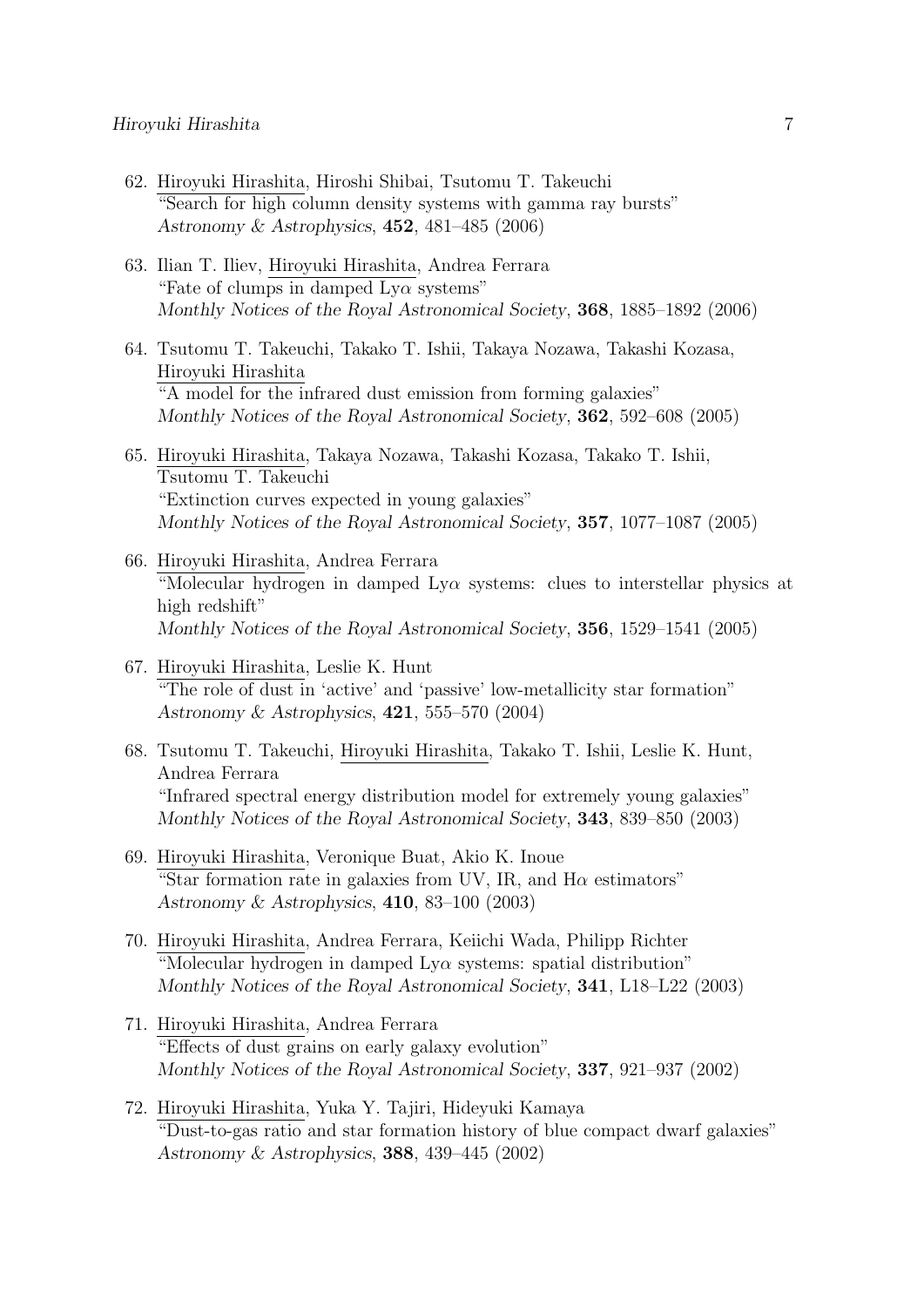- 73. Hiroyuki Hirashita, Leslie K. Hunt, Andrea Ferrara "Dust and hydrogen molecules in the extremely metal-poor dwarf galaxy SBS 0335*−*052" *Monthly Notices of the Royal Astronomical Society*, **330**, L19–L23 (2002)
- 74. Hiroshi Shibai, Tsutomu T. Takeuchi, T. N. Rengarajan, Hiroyuki Hirashita "Absorption Measurement of Hydrogen Molecules in the Early Universe" *Publications of the Astronomical Society of Japan*, **53**, 589–593 (2001)
- 75. Akio K. Inoue, Hiroyuki Hirashita, Hideyuki Kamaya "Effect of Dust Extinction on Estimating Star Formation Rate of Galaxies" *The Astrophysical Journal*, **555**, 613–624 (2001)
- 76. Hideyuki Kamaya, Hiroyuki Hirashita "H<sup>2</sup> Formation in Low-Metallicity Galaxies" *Publications of the Astronomical Society of Japan*, **53**, 483–488 (2001)
- 77. Tsutomu T. Takeuchi, Ryohei Kawabe, Kotaro Kohno, Koichiro Nakanishi, Takako T. Ishii, Hiroyuki Hirashita, Kohji Yoshikawa "Impacts of Future Submillimeter and Millimeter Large Facilities on the Studies of Galaxy Formation and Evolution: Prospects for the ASTE and the ALMA/LMSA" *Publications of the Astronomical Society of the Pacific*, **113**, 586–606 (2001)
- 78. Hiroyuki Hirashita, Andreas Burkert, Tsutomu T. Takeuchi "Chemical Evolution of the Galaxy Based on the Oscillatory Star Formation History" *The Astronomical Journal*, **552**, 591–600 (2001)
- 79. Naoyuki Tamura, Hiroyuki Hirashita, Tsutomu T. Takeuchi "Mass-Metallicity Relation for the Local Group Dwarf Spheroidal Galaxies: A New Picture for the Chemical Enrichment of Galaxies in the Lowest Mass Range" *The Astrophysical Journal*, **552**, L113–L116 (2001)
- 80. Tsutomu T. Takeuchi, Takako T. Ishii, Hiroyuki Hirashita, Kohji Yoshikawa, Hideo Matsuhara "Exploring Galaxy Evolution from Infrared Number Counts and Cosmic Infrared Background" *Publications of the Astronomical Society of Japan*, **53**, 37–52 (2001)
- 81. Hiroyuki Hirashita, Akio K. Inoue, Hideyuki Kamaya, Hiroshi Shibai "Emission from dust in galaxies: Metallicity dependence" *Astronomy & Astrophysics*, **366**, 83–90 (2001)
- 82. Akio K. Inoue, Hiroyuki Hirashita, Hideyuki Kamaya "Star Formation Efficiency in the Central 1 kpc Region of Early Spiral Galaxies" *The Astronomical Journal*, **120**, 2415–2422 (2000)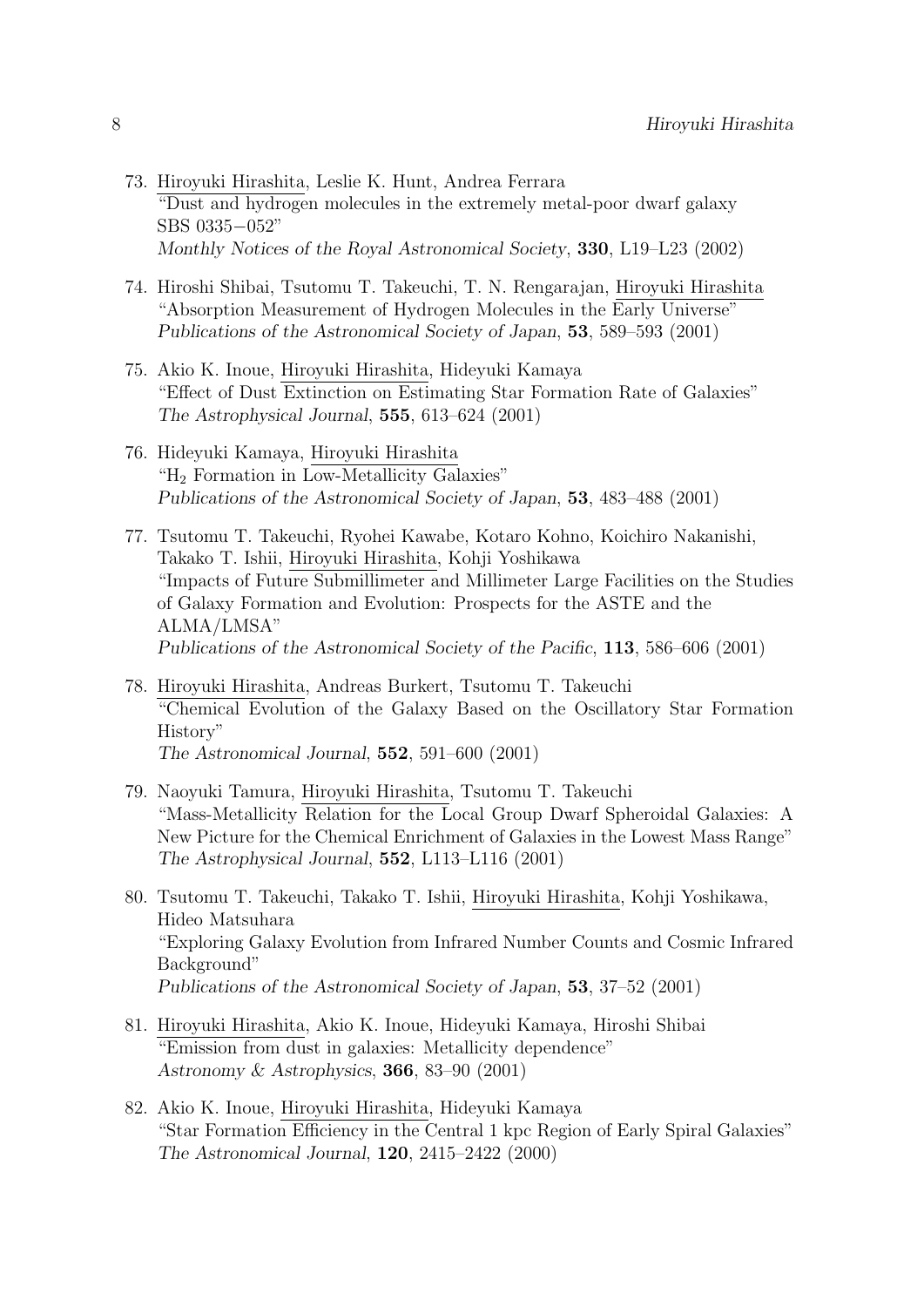- 83. Tsutomu T. Takeuchi, Hiroyuki Hirashita "Testing Intermittence of the Galactic Star Formation History along with the Infall Model" *The Astrophysical Journal*, **540**, 217–223 (2000)
- 84. Hiroyuki Hirashita

"Dust Growth Timescale and Mass Function of Molecular Clouds in the Galaxy" *Publications of the Astronomical Society of Japan*, **52**, 585–588 (2000)

- 85. Hiroyuki Hirashita, Hideyuki Kamaya "Application of the Limit-Cycle Model to Star Formation Histories in Spiral Galaxies: Variation among Morphological Types" *The Astronomical Journal*, **120**, 728–732 (2000)
- 86. Akio K. Inoue, Hiroyuki Hirashita, Hideyuki Kamaya "Conversion Law of Infrared Luminosity to Star Formation Rate for Galaxies" *Publications of the Astronomical Society of Japan*, **52**, 539–543 (2000)
- 87. Hiroyuki Hirashita "Cyclic Changes in Dust-to-Gas Ratio" *The Astrophysical Journal*, **531**, 693–700 (2000)
- 88. Hiroyuki Hirashita "Intermittent Star-Formation Activities of Dwarf Irregular Galaxies" *Publications of the Astronomical Society of Japan*, **52**, 107–112 (2000)
- 89. Naoyuki Tamura, Hiroyuki Hirashita "Observational Test of Environmental Effects on the Local Group Dwarf Spheroidal Galaxies" *The Astrophysical Journal Letters*, **525**, L17–L20 (1999)
- 90. Hiroyuki Hirashita "Dust-to-Gas Ratio and Metallicity in Dwarf Galaxies" *The Astrophysical Journal*, **522**, 220–224 (1999)
- 91. Hiroyuki Hirashita "Evolution of Interstellar Clouds in Local Group Dwarf Spheroidal Galaxies in the Context of their Star Formation Histories" *The Astrophysical Journal*, **520**, 607–612 (1999)
- 92. Hiroyuki Hirashita, Hideyuki Kamaya, Tsutomu T. Takeuchi "Implication of Dark Matter in Dwarf Spheroidal Galaxies" *Publications of the Astronomical Society of Japan*, **51**, 375–381 (1999)
- 93. Hiroyuki Hirashita

"Dust-to-Gas Ratio and Phase Transition of Interstellar Medium" *Astronomy & Astrophysics*, **344**, L87–L89 (1999)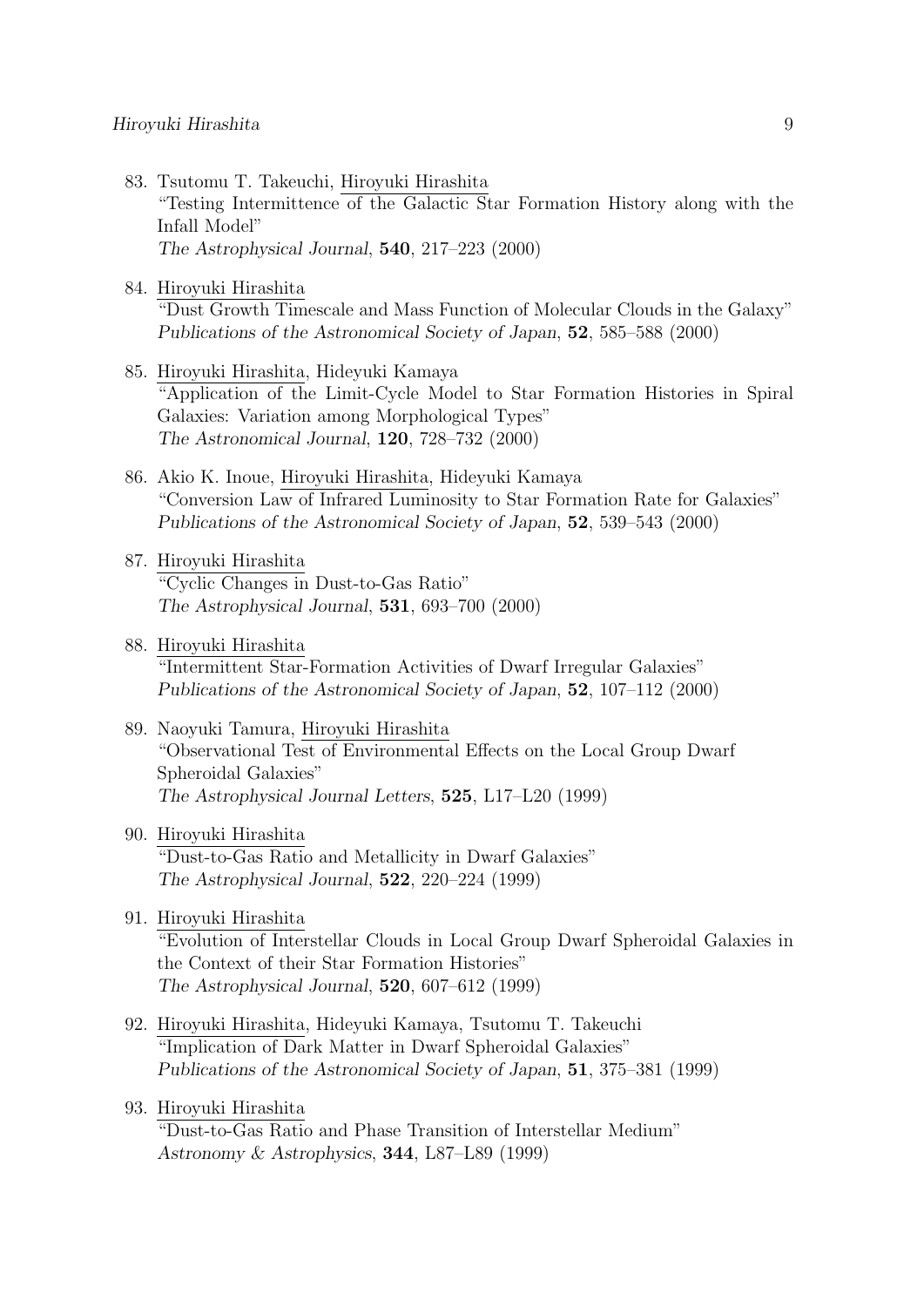- 94. Tsutomu T. Takeuchi, Hiroyuki Hirashita, Kouji Ohta, Takashi G. Hattori, Takako T. Ishii, Hiroshi Shibai "The *IRIS* Far-Infrared Galaxy Survey: Expected Number Count, Redshift, and Perspective" *Publications of the Astronomical Society of the Pacific*, **111**, 288–305 (1999)
- 95. Hiroyuki Hirashita, Tsutomu T. Takeuchi, Kouji Ohta, Hiroshi Shibai "Optical Number Count Estimation of IRIS Far-Infrared Survey of Galaxies" *Publications of the Astronomical Society of Japan*, **51**, 81–90 (1999)
- 96. Hiroyuki Hirashita "Global Law for Dust-to-Gas Ratio of Spiral Galaxies" *The Astrophysical Journal Letters*, **510**, L99–L102 (1999)
- 97. Hiroyuki Hirashita, Tsutomu T. Takeuchi, Naoyuki Tamura "Physical Interpretation of the Mass-Luminosity Relation of Dwarf Spheroidal Galaxies" *The Astrophysical Journal Letters*, **504**, L83–L86 (1998)
- 98. Hiroyuki Hirashita, Hideyuki Kamaya, Shin Mineshige "The influence of galactic wind upon the star formation histories of Local Group galaxies" *Monthly Notices of Royal Astronomical Society*, **290**, L33–L35 (1997)

### **Review Articles and White Papers**

- 1. Tsutomu T. Takeuchi, ..., Hiroyuki Hirashita, *et al.* "Formation, Evolution, and Revolution of Galaxies by SKA: Activities of SKA-Japan Galaxy Evolution Sub-SWG" arXiv:1603.01938 (2016)
- 2. Tsutomu T. Takeuchi, Hiroyuki Hirashita "Infrared dust emission from forming galaxies" in Recent Research Development of Astronomy and Astrophysics, (Research Signpost: Kerala) **2**, 119–152 (2004)

### **Conference Proceedings**

1. Steven J. Gibson, Hiroyuki Hirashita, *et al.* "Exploring the Dust Population in Cold Diffuse Clouds" in The Cosmic Wheel and the Legacy of the AKARI Archive: From Galaxies and Stars to Planets and Life, in press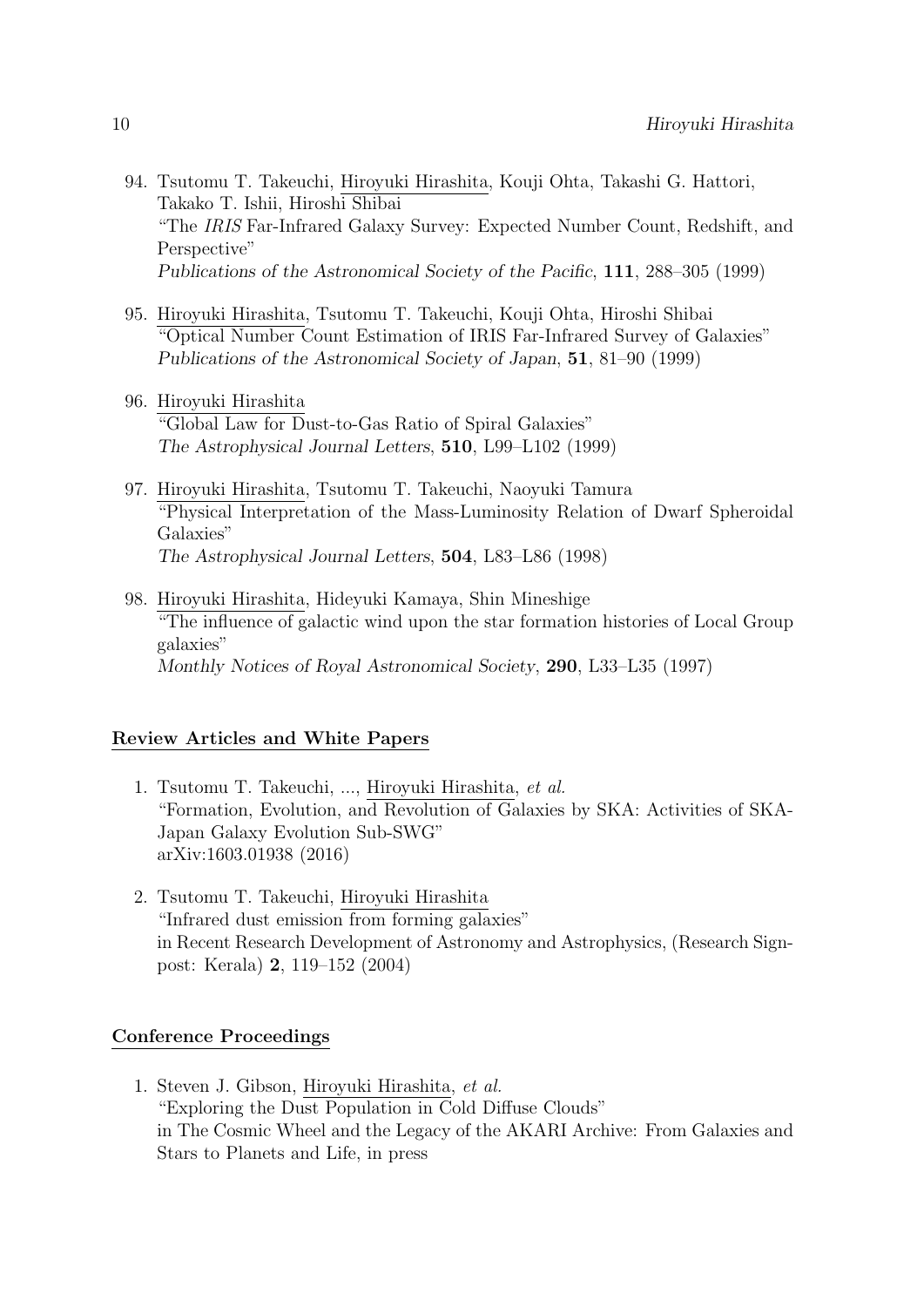2. Hiroyuki Hirashita, Andrea Ferrara, Pratika Dayal, Masami Ouchi "Constraining the First Dust Enrichment by Supernovae in Ly*α* Emitters" in Revolution in Astronomy with ALMA: The Third Year, ASP Conference Series, Vol. 499, ed. D. Iono *et al.*, (Astronomical Society of the Pacific, San Francisco), 67—68 (2015)

3. Hiroyuki Hirashita

"Dust Processing in the Interstellar Medium"

in The Life Cycle of Dust in the Universe: Observations, Theory, and Laboratory Experiments, Proceedings of Science, ed. A. Andersen *et al.*, (SISSA, Trieste), id.27 (2014)

4. Ji Yeon Seok, Hiroyuki Hirashita, Ryosuke S. Asano

"Formation History of Polycyclic Aromatic Hydrocarbons in Galaxies" in The Life Cycle of Dust in the Universe: Observations, Theory, and Laboratory Experiments, Proceedings of Science, ed. A. Andersen *et al.*, (SISSA, Trieste), id.34 (2014)

- 5. Naslim Neelamkodan, ..., Hiroyuki Hirashita, *et al.* "Dust and Gas in diffuse interstellar medium of the Large Magellanic Cloud" in The Life Cycle of Dust in the Universe: Observations, Theory, and Laboratory Experiments, Proceedings of Science, ed. A. Andersen *et al.*, (SISSA, Trieste), id.81 (2014)
- 6. Ryosuke S. Asano, Tsutomu T. Takeuchi, Hiroyuki Hirashita, Takaya Nozawa "How do the extinction curves in galaxies evolve?" in The Life Cycle of Dust in the Universe: Observations, Theory, and Laboratory Experiments, Proceedings of Science, ed. A. Andersen *et al.*, (SISSA, Trieste), id.105 (2014)

#### 7. Hiroyuki Hirashita

"Evolution of Grain Size Distribution in Starburst Galaxies" in Galaxy Mergers in an Evolving Universe, ASP Conference Proceedings, Vol. 477, ed. W.-H. Sun *et al.*, (ASP: San Francisco), 279–280 (2013)

8. Hiroyuki Hirashita

"Evolution of dust abundance and grain size distribution at high redshift" in First Stars IV – From Hayashi to the Future, AIP Conference Proceedings Vol. 1480, ed. M. Umemura, K. Omukai, (AIP: New York) 119–122 (2012)

9. Daisuke Yamasawa, Asao Habe, Kazuyuki Omukai, Takashi Kozasa, Takaya Nozawa, Hiroyuki Hirashita

"The role of dust in the early universe: The nature of cosmological reionization sources"

in First Stars IV – From Hayashi to the Future, AIP Conference Proceedings Vol. 1480, ed. M. Umemura, K. Omukai, (AIP: New York) 448–450 (2012)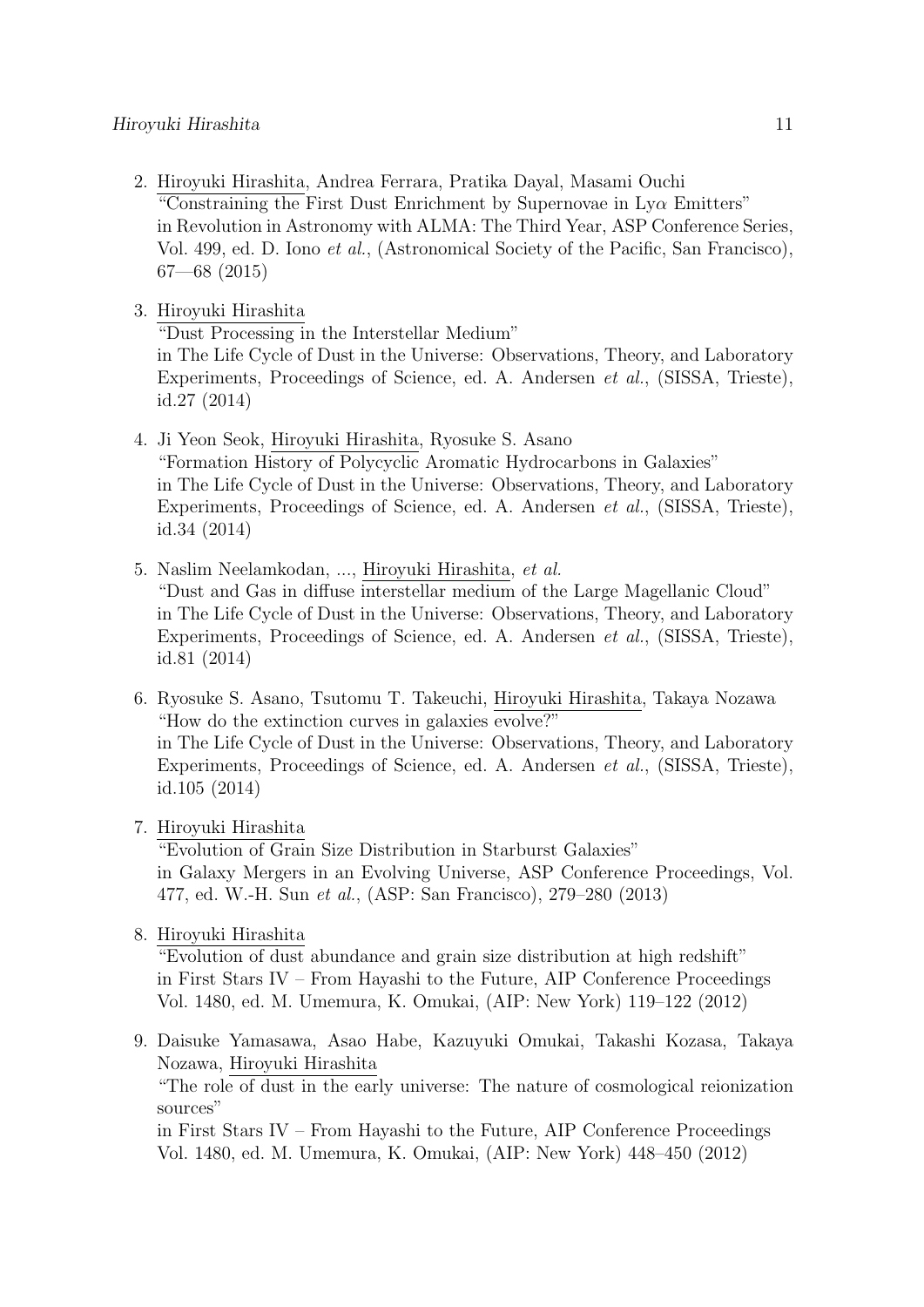10. Takaya Nozawa, Takashi Kozasa, Hideyuki Umeda, Keiichi Maeda, Ken'ichi Nomoto, Nozomu Tominaga, Daisuke Yamasawa, Asao Habe, Hiroyuki Hirashita "Supernovae as sources of dust in the early universe" *Memorie della Societa Astronomica Italiana* (Proc. of Supernovae as sources of dust in the early universe, ed. F. Giovannelli & L. Sabau-Graziati ), **83**, 77–81 (2012)

11. Hiroyuki Hirashita

"Evolution of grain size distribution traced with gamma ray burst host galaxies" *Memorie della Societa Astronomica Italiana Supplementi* (Proc. of GRBs as Probes: From the Progenitor's Environment to the High Redshift Universe, ed. S. Campana, P. D'Avanzo, & A. Melandri), **21**, 131–134 (2012)

- 12. Ryosuke Asano, Tsutomu T. Takeuchi, Hiroyuki Hirashita, Akio K. Inoue "Dust Formation History of Galaxies: Dependence on the Sources of Dust Production" in Why Galaxies Care about AGB Stars II: Shining Examples and Common Inhabitants, ed. F. Kerschbaum, T. Lebzelter, & R.F. Wing, (ASP: San Francisco), 523 (2011)
- 13. Tsutomu T. Takeuchi, Ryosuke S. Asano, Takako T. Ishii, Takaya Nozawa, Hiroyuki Hirashita, Takashi Kozasa "Dust SED Model of Very Young Galaxies with AGB-Star Dust" in Why Galaxies Care about AGB Stars II: Shining Examples and Common Inhabitants, ed. F. Kerschbaum, T. Lebzelter, & R.F. Wing, (ASP: San Francisco), 551 (2011)
- 14. Tsutomu T. Takeuchi, Takako T. Ishii, Hiroyuki Hirashita, Takaya Nozawa, Takashi Kozasa "Infrared SED Model for Young Galaxies: Effect of Supernova Reverse Shock and Shattering on Dust Grains" in Hunting for the Dark: The Hidden Side of Galaxy Formation, ed. V. P. Debattista & C. C. Popescu, AIP Conf. Proc., Vol. 1240, (AIP: New York), 91–93 (2010)
- 15. Takaya Nozawa, Takashi Kozasa, Hideyuki Umeda, Hiroyuki Hirashita, et al. "Origin and Nature of Dust in the Early Universe" in Cosmic Dust - Near and Far, ed. T. Henning et al. (ASP: San Francisco), 247–265 (2009)

16. Hiroyuki Hirashita, Leslie K. Hunt

"The size-density relation of H ii regions in blue compact dwarf galaxies" in Low-Metallicty Star Formation: From the First Stars to Dwarf Galaxies, Proc. IAU Symposium No. 255, ed. L. K. Hunt, S. Madden, R. Schneider (ASP: San Francisco), 361–365 (2008)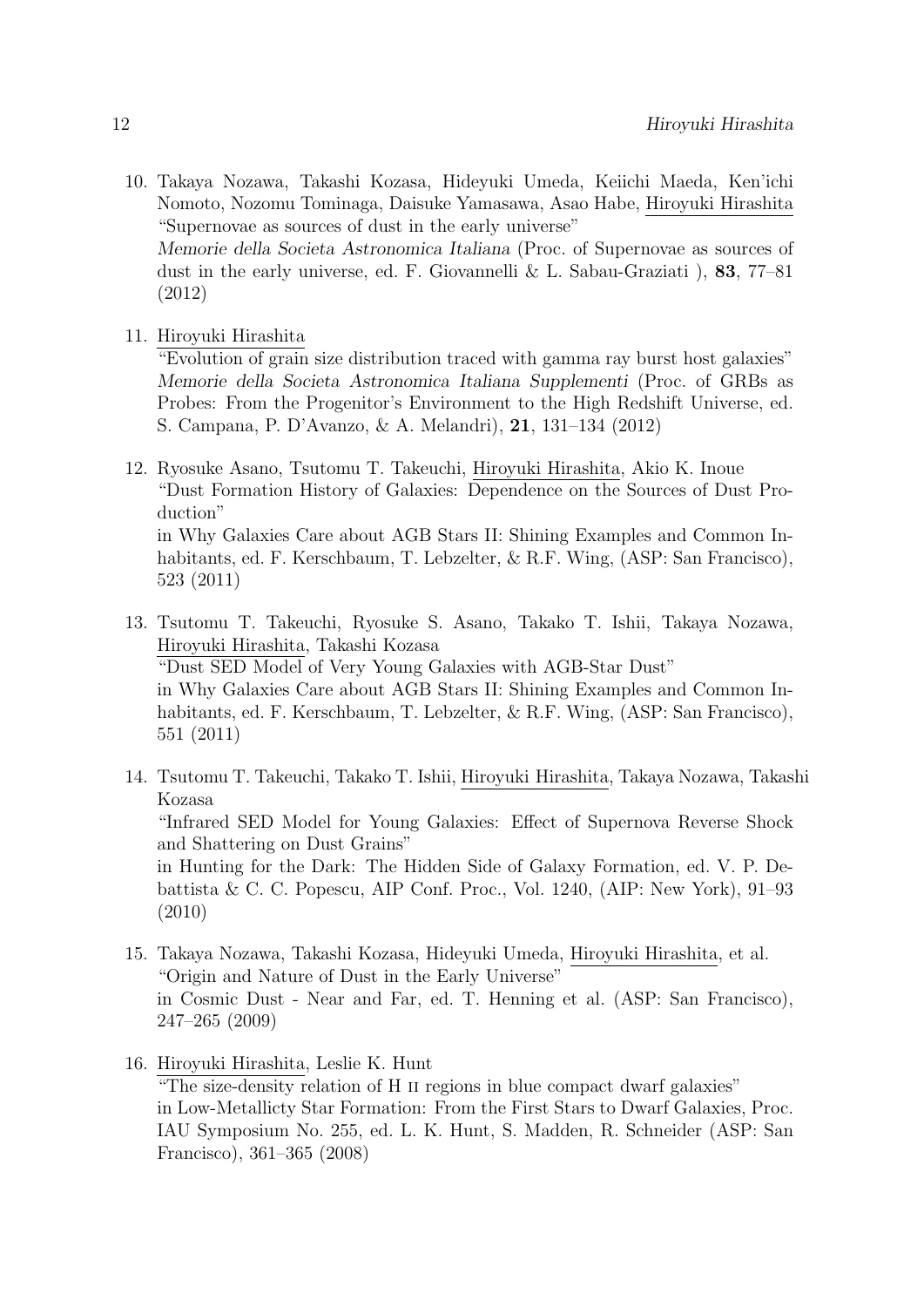- 17. Hiroyuki Hirashita, Takaya Nozawa, Takashi Kozasa, Tsutomu T. Takeuchi "Extinction Curves as a Probe of High-Redshift Metal Enrichment" in Panoramic Views of Galaxy Formation and Evolution, ed. T. Kodama, T. Yamada, K. Aoki (ASP: San Francisco), 201–202 (2008)
- 18. Hiroyuki Hirashita, Yasunori Hibi, Hiroshi Shibai "Common Far-Infrared Properties of the Galactic Disk and Nearby Galaxies" in Formation and Evolution of Galaxy Disks, ed. Funes, J. G. & Corsini, E. M. (ASP: San Francisco) 71–72 (2008)
- 19. Hiroyuki Hirashita, Leslie K. Hunt "Radio–Far-infrared Spectral Energy Distribution of Young Starbursts" in Mapping the Galaxy and Nearby Galaxies, ed. K. Wada & F. Combes (Springer: New York) 333 (2008)
- 20. Hiroyuki Hirashita

"Star Formation and Molecular Clouds in Damped Ly*α* Systems" in Fabulous Destiny of Galaxies: Bridging Past and Present, ed. S. Arnouts, et al. (Frontier Group: Paris) 341–345 (2006)

- 21. Hiroyuki Hirashita, Naoyuki Tamura, Tsutomu T. Takeuchi "The Local Group Dwarf Spheroidal Galaxies: A Key to Building Blocks in the Universe" in IAU Symp. 201, New Cosmological Data and the Values of the Fundamental Parameters, ed. A. Lasenby & A. Wilkinson (ASP: San Francisco), 469–470 (2005)
- 22. Tsutomu T. Takeuchi, Hiroyuki Hirashita, Takako T. Ishii, Leslie K. Hunt, Andrea Ferrara "Model for Infrared Properties of Extremely Young Galaxies" in IAU Symp. 217, Recycling intergalactic and interstellar matter, ed. P.-A. Duc, et al. (ASP: San Francisco), 214 (2004)
- 23. Hiroyuki Hirashita, Andrea Ferrara, Keiichi Wada, Philipp Richter "Molecules in Damped Lyman*α* Systems: Spatial Distribution" in IAU Symp. 217, Recycling intergalactic and interstellar matter, ed. P.-A. Duc, et al. (ASP: San Francisco), 270 (2004)
- 24. Hiroyuki Hirashita, Andrea Ferrara, Keiichi Wada, Philipp Richter "Spetial distribution of Moelcules in Dampled Ly*α* Clouds" in Multiwavelength Cosmology, ed. M. Plionis & I. Georgantopoulos (Kluwer: Dordrecht), in CD (2003)
- 25. Hiroyuki Hirashita, Leslie K. Hunt, Andrea Ferrara "Modeling of Dust and Gas in Low-Metallicity Galaxies" in RevMexAA (Serie de Conferencias) 17, Galaxy Evolution: Theory and Observations, ed. V. Avila-Reese et al., 97 (2002)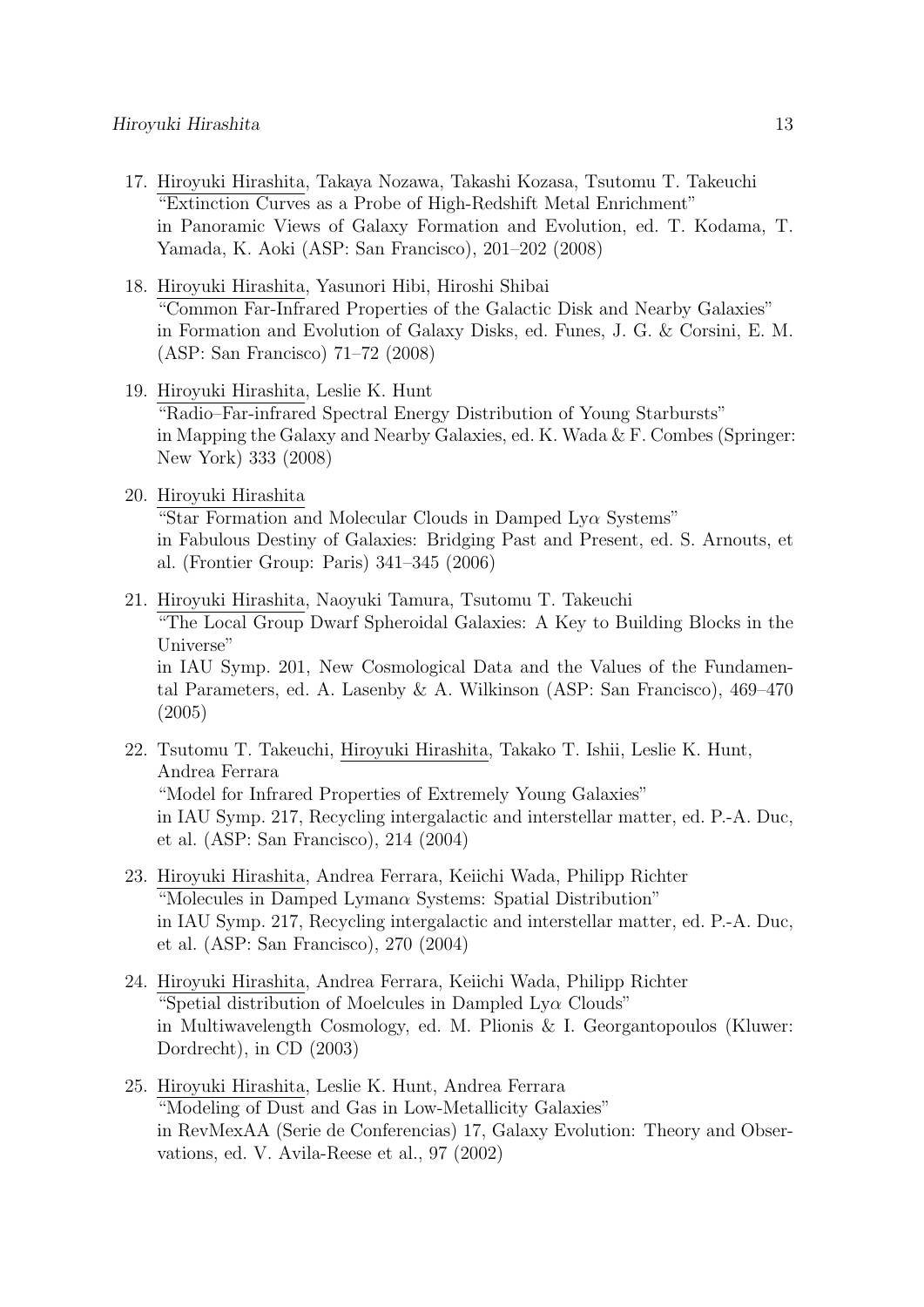- 26. Hideyuki Kamaya, Hiroyuki Hirashita, Akio K. Inoue, Hiroshi Shibai "Emission from Dust in Galaxies and Cosmic Star-formation History" in ASP Conf. Ser. 283, A New Era in Cosmology, ed. N. Metcalfe & T. Shanks (ASP: San Francisco), 341 (2002)
- 27. Hiroyuki Hirashita, Andrea Ferrara, Leslie K. Hunt "Modeling of Dust and Gas in Low-Metallicity Galaxies" in ASP Conf. Ser. 283, A New Era in Cosmology, ed. N. Metcalfe & T. Shanks (ASP: San Francisco), 394–395 (2002)
- 28. Tsutomu T. Takeuchi, Hiroyuki Hirashita, Takako T. Ishii, Leslie K. Hunt, Andrea Ferrara "A Far-Infrared SED Model of Extremely Young Low Metalicity Galaxies" in the Proc. of the IAU 8th Asian-Pacific Regional Meeting, Vol. II, ed. S. Ikeuchi, J. Hearnshaw, T. Hanawa (the Astronomical Society of Japan: Tokyo), 297–298 (2002)
- 29. Akio K. Inoue, Hiroyuki Hirashita "Star Formation Rate from Infrared Luminosity and Galaxy Evolution" in the Proc. of the IAU 8th Asian-Pacific Regional Meeting, Vol. II, ed. S. Ikeuchi, J. Hearnshaw, T. Hanawa (Astronomical Society of Japan: Tokyo), 257–258 (2002)
- 30. Hiroyuki Hirashita, Yuka Y. Tajiri, Hideyuki Kamaya "Dust Destruction and Intermittent Star Formation History in Blue Compact Dwarf Galaxies" in Infrared and Submillimeter Space Astronomy, ed. M. Giard et al. (EDP Science: Les Ulis), 363–367 (2002)
- 31. Hiroyuki Hirashita, Yuka Y. Tajiri, Hideyuki Kamaya "Dust Destruction and Intermittent Star Formation History in Blue Compact Dwarf Galaxies" in Proceeding of the 17th IAP Colloquium, Gaseous Matter in Galaxies and Intergalactic Space, ed. R. Feylet & M. Lemoine (Frontier Group: Paris), 223– 224 (2001)
- 32. Hiroyuki Hirashita, Akio K. Inoue, Hideyuki Kamaya "Chemical Evolution and Far-Infrared Emission of Galaxies" in ASP Conf. Ser., The Physics of Galaxy Formation, ASP Conf. Ser. 222, ed. M. Umemura & H. Susa (ASP: San Francisco), 315–318 (2001)
- 33. Tsutomu T. Takeuchi, Hiroyuki Hirashita, Takako T. Ishii, Kohji Yoshikawa "Galaxy Evolution in the Infrared: Number Counts and the Cosmic Infrared Background" in IAU Sump. 204, The Extragalactic Infrared Background and its Cosmological Implications, ed. M. Hauser & M. Harwit (ASP: San Francisco), 303 (2001)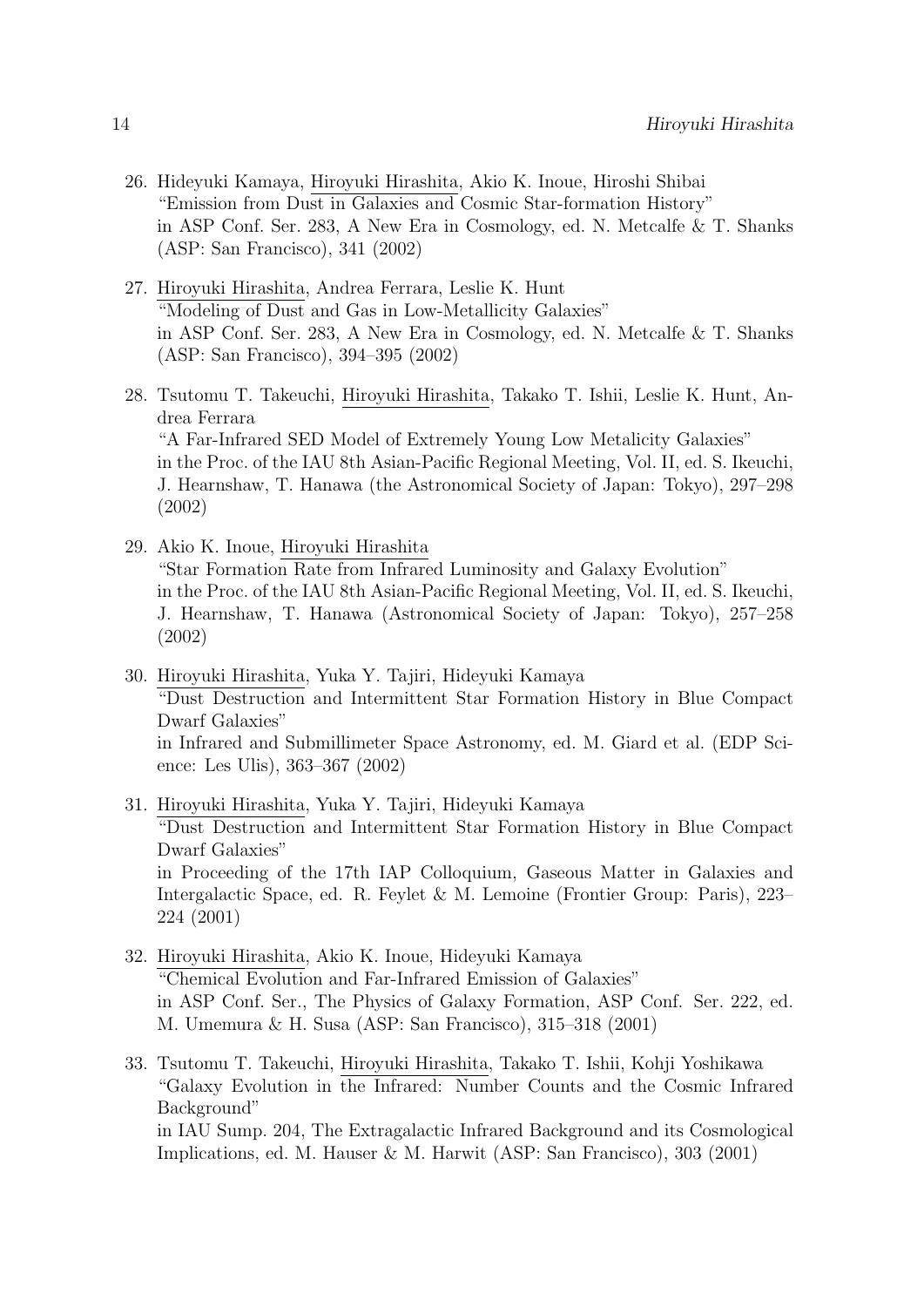- 34. Hiroyuki Hirashita, Akio K. Inoue, Hideyuki Kamaya "Cosmic Star Formation Rate at *z* = 3 — Metallicity Effect" in IAU Sump. 204, The Extragalactic Infrared Background and its Cosmological Implications, ed. M. Hauser & M. Harwit (ASP: San Francisco), 415 (2001)
- 35. Hiroyuki Hirashita

"Intermittent Star Formation Histories of Dwarf Irregular Galaxies" in Birth and Evolution of the Universe, ed. K. Sato & M. Kawasaki, 357–358 (2001)

36. Hiroyuki Hirashita, Akio K. Inoue, Hideyuki Kamaya "Chemical Evolution and Far-Infrared Emission of Galaxies" in Mid- and Far-infrared Astronomy and Future Space Missions, ed. T. Matsumoto & H. Shibai, 115–122 (2000)

#### 37. Hideyuki Kamaya, Hiroyuki Hirashita

"Limit-Cycle Scenario of Star Formation History in Spiral Galaxies" in Proc. of ESLAB Symp., Star Formation from the Small to the Large Scale, ed. F. Favata, A. A. Kaas, & A. Wilson, 429 (2000)

38. Hiroyuki Hirashita

"Intermittent Star Formation Activities of Dwarf Irregular Galaxies" in Proc. of ESLAB Symp., Star Formation from the Small to the Large Scale, ed. F. Favata, A. A. Kaas, & A. Wilson, 399–402 (2000)

#### 39. Hiroyuki Hirashita

"Dust-to-Gas Ratio and Multi-Phase Interstellar Medium" in *Star Formation 1999*, ed. T. Nakamoto et al. (Nobeyama Radio Observatory, Nobeyama), 405–406 (1999)

- 40. Tsutomu T. Takeuchi, Hiroyuki Hirashita "Two Species of Local Group Dwarf Spheroidals" in Proc. of IAU Symp. No. 192, *The Stellar Content of Local Group Galaxies, IAU Symposium*, ed. P. Whitelock & R. Cannon (Kluwer, Dordrecht), 451 (1999)
- 41. Hiroyuki Hirashita, Tsutomu T. Takeuchi, Hideyuki Kamaya "Implication of Dark Matter Content in Dwarf Spheroidal Galaxies" in Proc. of IAU Symp. No. 192, *The Stellar Content of Local Group Galaxies, IAU Symposium*, ed. P. Whitelock & R. Cannon (Kluwer, Dordrecht), 402–408 (1999)
- 42. Tstutomu T. Takeuchi, Hiroyuki Hirashita, Takashi G. Hattori, Koji Ohta, Hiroshi Shibai "Far-IR Galaxy Counts Expected in the IRIS Survey" in Proc. of IAU Symp. 186, Galaxy Interactions at Low and High Redshift, ed. J. E. Barnes, & D. B. Sanders (Kluwer, Dordrecht), 486 (1999)